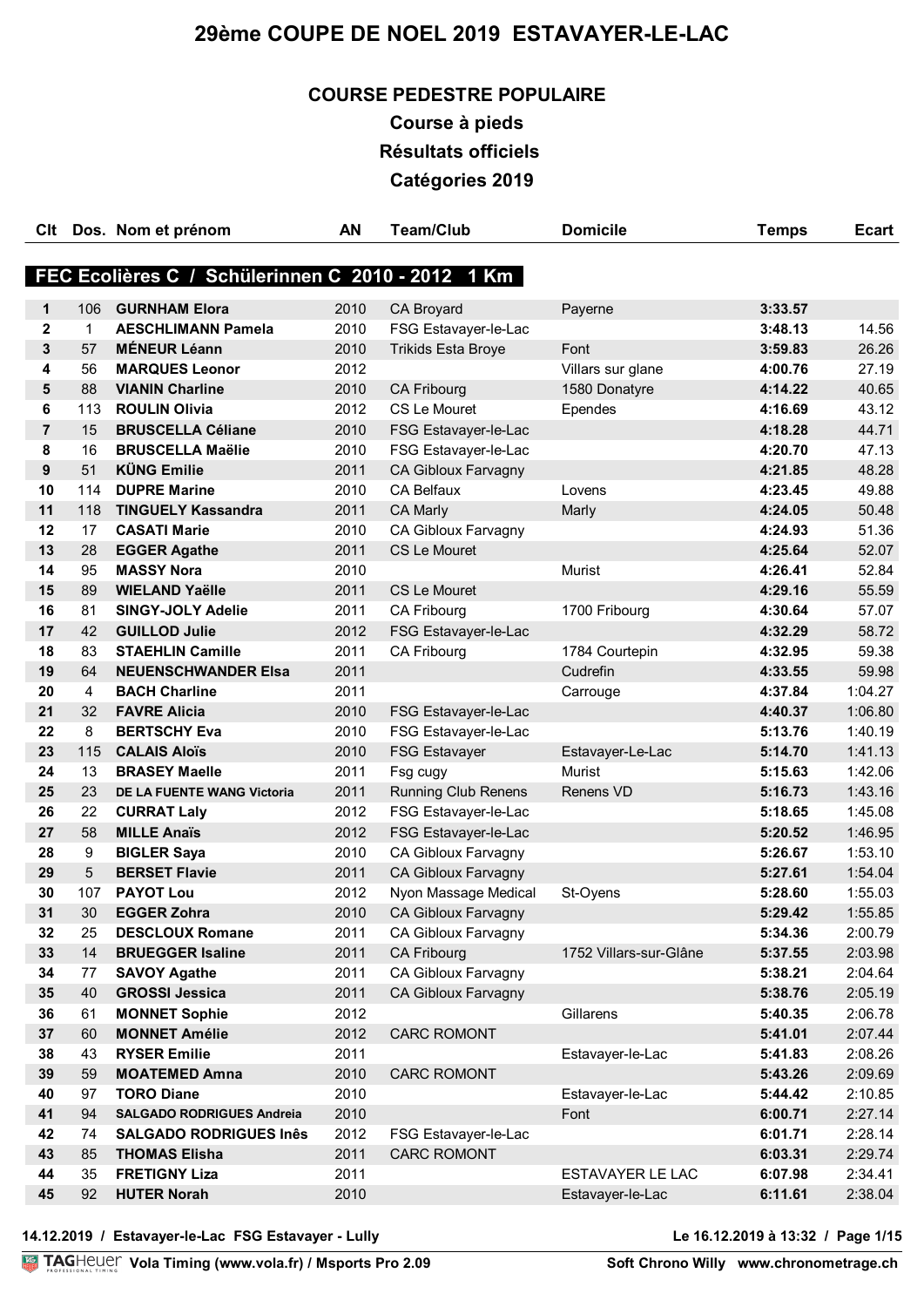## **COURSE PEDESTRE POPULAIRE Course à pieds Résultats officiels Catégories 2019**

| Clt |     | Dos. Nom et prénom      | ΑN   | <b>Team/Club</b>           | <b>Domicile</b>     | <b>Temps</b> | <b>Ecart</b> |
|-----|-----|-------------------------|------|----------------------------|---------------------|--------------|--------------|
|     |     |                         |      |                            |                     |              |              |
| 46  | 93  | <b>BRASEY Jade</b>      | 2012 |                            | Estavayer-le-Lac    | 6:12.76      | 2:39.19      |
| 47  | 29  | <b>EGGER Louane</b>     | 2011 | <b>CA Gibloux Farvagny</b> |                     | 6:14.13      | 2:40.56      |
| 48  | 67  | <b>PLANCHEREL Jade</b>  | 2011 | FSG Estavayer-le-Lac       |                     | 6:15.18      | 2:41.61      |
| 49  | 96  | <b>BARBEY Léa</b>       | 2012 |                            | Estavayer-le-Lac    | 6:15.95      | 2:42.38      |
| 50  | 80  | <b>SEYDOUX Noëlie</b>   | 2011 | St-Aubin                   | Mur                 | 6:16.83      | 2:43.26      |
| 51  | 90  | <b>WITTMER Alycia</b>   | 2010 | <b>CA Fribourg</b>         | 1763 Granges-Paccot | 6:16.95      | 2:43.38      |
| 52  | 120 | <b>MARGUERAT Gaëlle</b> | 2011 | <b>FSG EStavayer</b>       | Font                | 7:20.57      | 3:47.00      |

# **MEC Ecoliers C / Schüler C 2010 - 2012 1 Km**

| $\mathbf 1$    | 104            | <b>DERVEY Théo</b>       | 2011 |                            | Hauteville             | 3:38.73 |         |
|----------------|----------------|--------------------------|------|----------------------------|------------------------|---------|---------|
| $\mathbf{2}$   | 79             | <b>SCIGLIANO Ilario</b>  | 2011 | CA Fribourg                | 1725 Posieux           | 3:46.31 | 7.58    |
| 3              | 10             | <b>BLANCHARD Romain</b>  | 2012 |                            | Menières               | 3:47.19 | 8.46    |
| 4              | 49             | <b>JUNGO Flavien</b>     | 2011 | CA Gibloux Farvagny        |                        | 3:51.42 | 12.69   |
| 5              | 55             | <b>MAGNIN Joël</b>       | 2011 | CA Marly                   |                        | 3:53.34 | 14.61   |
| 6              | 76             | <b>SAUGY Maxime</b>      | 2012 | CAB                        | Granges-près-Marnand   | 3:54.61 | 15.88   |
| $\overline{7}$ | 41             | <b>GROSSO Mahé</b>       | 2011 |                            | Estavayer-le-Lac       | 3:55.32 | 16.59   |
| 8              | 45             | <b>HELFER Jean</b>       | 2010 | <b>CA Belfaux</b>          | Grolley                | 3:58.12 | 19.39   |
| 9              | $\overline{7}$ | <b>BERSIER Jules</b>     | 2010 |                            | Cugy                   | 4:02.02 | 23.29   |
| 10             | 71             | <b>ROHRBACH Titouan</b>  | 2011 |                            | Cheyres                | 4:03.95 | 25.22   |
| 11             | 108            | <b>CROTTAZ Stanislas</b> | 2010 |                            | Estavayer-Le-Lac       | 4:05.87 | 27.14   |
| 12             | 119            | <b>VAUTHEY Enzo</b>      | 2011 |                            | Estavayer-Le-Lac       | 4:07.85 | 29.12   |
| 13             | 66             | <b>PILET Simon</b>       | 2011 | <b>CS Le Mouret</b>        |                        | 4:09.11 | 30.38   |
| 14             | 103            | <b>GUERRY Romain</b>     | 2011 | <b>FSG Estavayer</b>       | Estavayer-le-Lac       | 4:10.48 | 31.75   |
| 15             | 68             | <b>PROGIN Sacha</b>      | 2011 | <b>CO Domdidier</b>        |                        | 4:13.07 | 34.34   |
| 16             | 48             | <b>JOYE Paul</b>         | 2011 | CA Gibloux Farvagny        |                        | 4:15.70 | 36.97   |
| 17             | 18             | <b>CHABLAIS Arthur</b>   | 2010 | FSG Estavayer-le-Lac       |                        | 4:17.46 | 38.73   |
| 18             | $\overline{2}$ | <b>ANDERS Dorian</b>     | 2010 |                            | Estavayer-le-Lac       | 4:19.93 | 41.20   |
| 19             | 46             | <b>HURTLIN Jonas</b>     | 2010 | <b>CS Le Mouret</b>        |                        | 4:21.30 | 42.57   |
| 20             | 70             | <b>REBER Luca</b>        | 2010 | CA Fribourg                | 1730 Ecuvillens        | 4:22.35 | 43.62   |
| 21             | 84             | <b>STEMPFEL Robin</b>    | 2011 | CA Gibloux Farvagny        |                        | 4:22.84 | 44.11   |
| 22             | 27             | <b>DUBOIS Arnaud</b>     | 2011 | FSG Estavayer-le-Lac       |                        | 4:27.13 | 48.40   |
| 23             | 3              | <b>AUFFRET Rafael</b>    | 2011 | <b>CA Fribourg</b>         | 1752 Villars-sur-Glâne | 4:27.84 | 49.11   |
| 24             | 116            | <b>PETER Nathael</b>     | 2011 |                            | Missy                  | 4:28.61 | 49.88   |
| 25             | 109            | <b>BIDIVILLE Kélian</b>  | 2010 |                            | Granges-près-Marnand   | 4:29.54 | 50.81   |
| 26             | 111            | <b>HÜSLER Noé</b>        | 2011 | Dzos-Volants               | Bussy                  | 4:30.04 | 51.31   |
| 27             | 11             | <b>BOISSET Sylvain</b>   | 2012 |                            | Romont                 | 4:31.58 | 52.85   |
| 28             | 117            | <b>JOYE Lionel</b>       | 2011 |                            | Vallon                 | 4:34.54 | 55.81   |
| 29             | 91             | <b>YAFONG Enzo</b>       | 2011 | <b>CS Le Mouret</b>        |                        | 4:35.75 | 57.02   |
| 30             | 26             | <b>DUBOIS Bastien</b>    | 2011 | FSG Estavayer-le-Lac       |                        | 4:36.41 | 57.68   |
| 31             | 99             | <b>ZULAUFF Antoine</b>   | 2012 |                            | Estavayer-le-Lac       | 4:37.18 | 58.45   |
| 32             | 78             | <b>SCIBOZ Pierre</b>     | 2010 | CA Gibloux Farvagny        |                        | 4:38.66 | 59.93   |
| 33             | 21             | <b>COLLET Nathan</b>     | 2010 |                            | Vuissens               | 4:39.54 | 1:00.81 |
| 34             | 36             | <b>FREY Sevan</b>        | 2011 | FSG Estavayer-le-Lac       |                        | 4:41.63 | 1:02.90 |
| 35             | 62             | <b>MONNET Antoine</b>    | 2010 | <b>CARC</b>                | Gillarens              | 4:42.67 | 1:03.94 |
| 36             | 52             | <b>KURZO Henri</b>       | 2011 | <b>CA Gibloux Farvagny</b> |                        | 4:43.88 | 1:05.15 |
| 37             | 101            | <b>JAQUIER Arnaud</b>    | 2012 |                            | Estavayer-Le-Lac       | 4:45.36 | 1:06.63 |

**14.12.2019 / Estavayer-le-Lac FSG Estavayer - Lully Le 16.12.2019 à 13:32 / Page 2/15**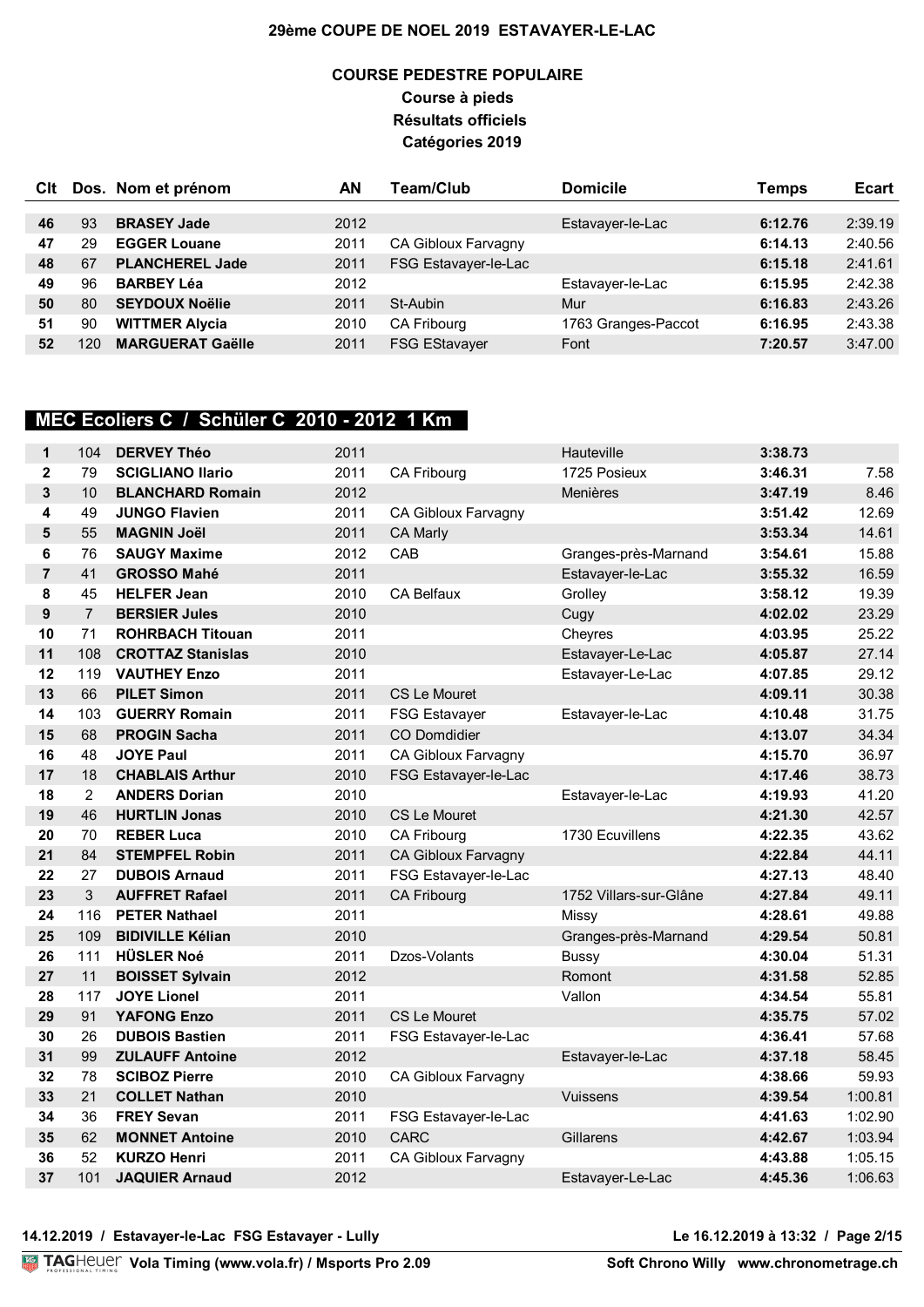## **COURSE PEDESTRE POPULAIRE Course à pieds Résultats officiels Catégories 2019**

| Clt |     | Dos. Nom et prénom        | AN   | <b>Team/Club</b>     | <b>Domicile</b>         | <b>Temps</b> | <b>Ecart</b> |
|-----|-----|---------------------------|------|----------------------|-------------------------|--------------|--------------|
|     |     |                           |      |                      |                         |              |              |
| 38  | 69  | <b>PROGIN Dimitri</b>     | 2012 | <b>CO Domdidier</b>  |                         | 5:17.83      | 1:39.10      |
| 39  | 72  | <b>ROSSIER Jonathan</b>   | 2012 |                      | Lovens                  | 5:19.42      | 1:40.69      |
| 40  | 63  | <b>MURAD Kahraman</b>     | 2012 |                      | Estavayer-le-Lac        | 5:21.35      | 1:42.62      |
| 41  | 105 | <b>BERTSCHY Fabien</b>    | 2012 |                      | Murist                  | 5:22.44      | 1:43.71      |
| 42  | 39  | <b>GAPANY Antoine</b>     | 2011 | FSG Estavayer-le-Lac |                         | 5:23.32      | 1:44.59      |
| 43  | 100 | <b>MICHEL Nolan</b>       | 2012 |                      | Estavayer-le-Lac        | 5:24.54      | 1:45.81      |
| 44  | 87  | <b>VANEY Noah</b>         | 2012 |                      | Estavayer-le-Lac-le-Lac | 5:25.57      | 1:46.84      |
| 45  | 82  | <b>SOW Madiba</b>         | 2012 | CS Le Mouret         |                         | 5:30.19      | 1:51.46      |
| 46  | 73  | <b>RUFFIEUX Aloïs</b>     | 2012 | CA Gibloux Farvagny  |                         | 5:31.01      | 1:52.28      |
| 47  | 34  | <b>FLEUTI Romain</b>      | 2010 |                      | Estavayer-le-Lac        | 5:31.89      | 1:53.16      |
| 48  | 86  | <b>VAN DER BURGT Alec</b> | 2011 | CA Rosé              | Cottens                 | 5:32.94      | 1:54.21      |
| 49  | 53  | <b>LE DUAULT Paul</b>     | 2012 |                      | Lully                   | 5:33.76      | 1:55.03      |
| 50  | 50  | <b>KAEHR Zacharie</b>     | 2011 | FSG Estavayer-le-Lac |                         | 5:35.02      | 1:56.29      |
| 51  | 65  | <b>OUDOT Elia</b>         | 2012 |                      | Lully                   | 5:35.79      | 1:57.06      |
| 52  | 44  | <b>HUTER Enaël</b>        | 2012 |                      | Estavayer-le-Lac        | 5:36.67      | 1:57.94      |
| 53  | 20  | <b>CHANEZ Mattieu</b>     | 2010 | FSG Estavayer-le-Lac |                         | 5:39.42      | 2:00.69      |
| 54  | 24  | <b>DEILLON Luca</b>       | 2011 | <b>CARC ROMONT</b>   |                         | 6:04.36      | 2:25.63      |
| 55  | 33  | <b>FILONI Yanis</b>       | 2012 |                      | Estavayer-le-Lac        | 6:05.24      | 2:26.51      |
| 56  | 98  | <b>ZULAUFF Maxime</b>     | 2012 |                      | Estavayer-le-Lac        | 6:06.28      | 2:27.55      |
| 57  | 37  | <b>FRICK Nahel</b>        | 2011 | CA Gibloux Farvagny  |                         | 6:09.52      | 2:30.79      |
| 58  | 19  | <b>CHANEZ Olivier</b>     | 2012 |                      | Sévaz                   | 6:10.56      | 2:31.83      |

# **FEB Ecolières B /Schülerinnen B 2008 - 2009 2 Km**

| 1  | 110 | <b>DANNA Anouk</b>          | 2008 | <b>STB</b>           | Wabern                 | 6:56.20  |         |
|----|-----|-----------------------------|------|----------------------|------------------------|----------|---------|
| 2  | 154 | <b>DUBOIS Julie</b>         | 2008 | FSG Estavayer-le-Lac |                        | 7:10.57  | 14.37   |
| 3  | 233 | <b>CURRAT Mathilde</b>      | 2009 | Cloros Team          | <b>Essert</b>          | 7:42.93  | 46.73   |
| 4  | 179 | <b>MÉNÉTRÉ Eve</b>          | 2008 | CA Fribourg          | 1758 Wallenried        | 7:54.13  | 57.93   |
| 5  | 138 | <b>BOURQUIN Emilie</b>      | 2008 | FSG Estavayer-le-Lac |                        | 7:58.63  | 1:02.43 |
| 6  | 215 | <b>ROGGO Marine</b>         | 2008 | CAF                  | Courtepin              | 8:02.77  | 1:06.57 |
| 7  | 227 | <b>MURITH Sohane</b>        | 2009 | <b>CS Marsens</b>    | <b>Marsens</b>         | 8:11.23  | 1:15.03 |
| 8  | 220 | <b>KELLER Arwenn</b>        | 2008 | CABroyard            | Payerne                | 8:20.49  | 1:24.29 |
| 9  | 223 | <b>OLLING Elin</b>          | 2008 | <b>CS Marsens</b>    | Riaz                   | 8:46.37  | 1:50.17 |
| 10 | 148 | <b>CUDRÉ-MAUROUX Elodie</b> | 2008 | CS Le Mouret         |                        | 8:47.79  | 1:51.59 |
| 11 | 237 | <b>CUCHE Lucia</b>          | 2008 | <b>CAB Payerne</b>   | Corcelles-près-Payerne | 8:49.97  | 1:53.77 |
| 12 | 149 | <b>CUÉNOUD Audrey</b>       | 2009 | CA Fribourg          | 1752 Villars-sur-Glâne | 8:59.44  | 2:03.24 |
| 13 | 160 | <b>GABAGLIO Luna</b>        | 2009 | <b>CA Belfaux</b>    |                        | 9:00.97  | 2:04.77 |
| 14 | 231 | <b>JOYE Camille</b>         | 2009 | <b>FSG Estavayer</b> | Vallon                 | 9:28.04  | 2:31.84 |
| 15 | 210 | <b>WIELAND Cléo</b>         | 2009 | CS Le Mouret         |                        | 9:45.21  | 2:49.01 |
| 16 | 152 | <b>DESCLOUX Alexane</b>     | 2009 | CA Gibloux Farvagny  |                        | 9:46.79  | 2:50.59 |
| 17 | 218 | <b>WIST Isaline</b>         | 2008 | CA Broyard           | Payerne                | 9:48.05  | 2:51.85 |
| 18 | 167 | <b>JAQUIER Morgane</b>      | 2008 | <b>CARC ROMONT</b>   |                        | 9:48.84  | 2:52.64 |
| 19 | 172 | <b>KRAMER Déborah</b>       | 2009 | <b>CARC ROMONT</b>   |                        | 9:49.65  | 2:53.45 |
| 20 | 165 | <b>HOUDRÉ-DUMAS Salomé</b>  | 2009 | CA Fribourg          | 1700 Fribourg          | 10:00.92 | 3:04.72 |
| 21 | 168 | <b>JUNGO Zoé</b>            | 2008 | <b>CA Fribourg</b>   | 1752 Villars-sur-Glâne | 10:02.59 | 3:06.39 |
| 22 | 189 | <b>PAGE Marion</b>          | 2008 | CA Gibloux Farvagny  |                        | 10:09.39 | 3:13.19 |
| 23 | 240 | <b>MANCEAU Auxane</b>       | 2009 |                      | Seiry                  | 10:10.71 | 3:14.51 |

**14.12.2019 / Estavayer-le-Lac FSG Estavayer - Lully Le 16.12.2019 à 13:32 / Page 3/15**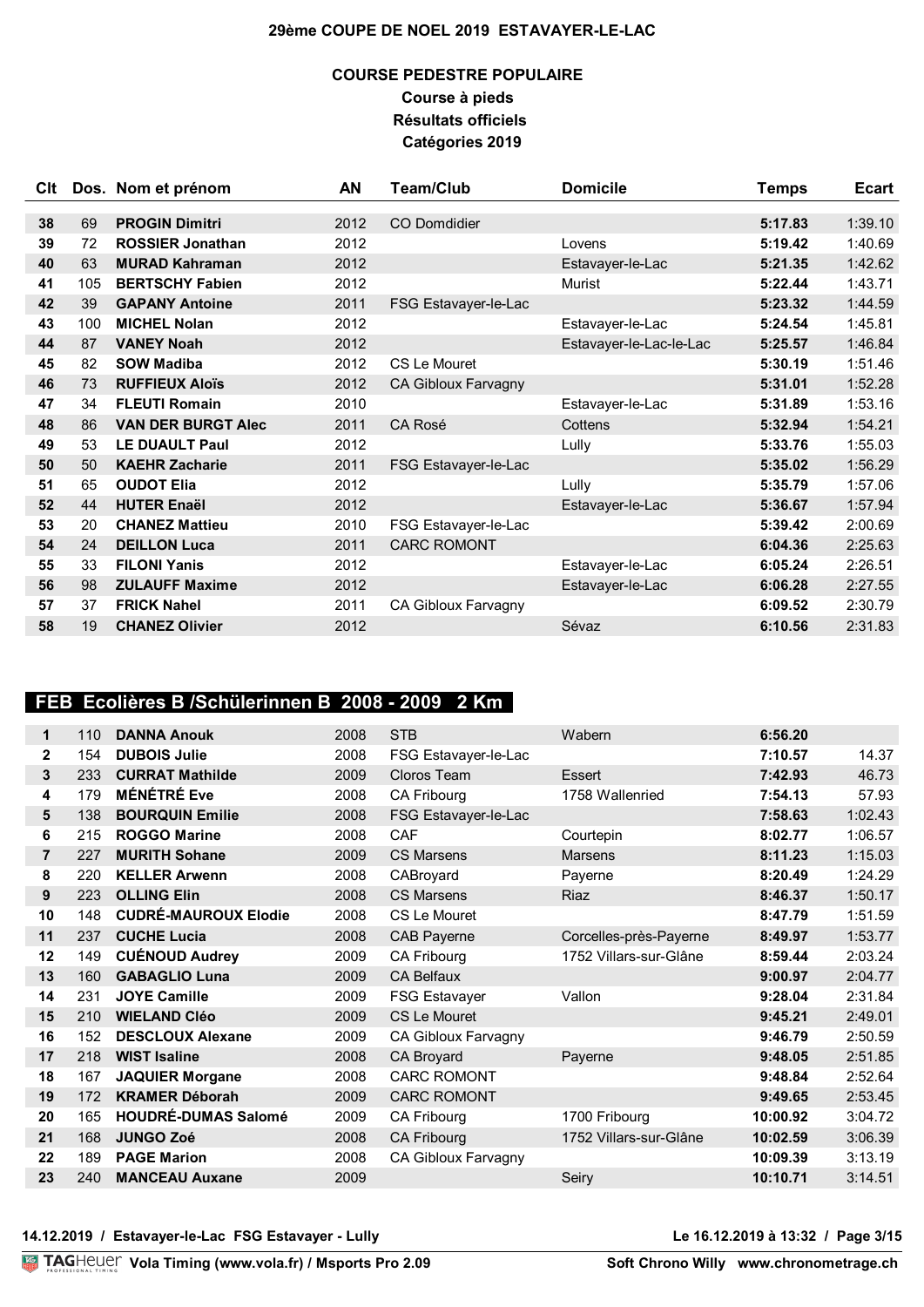## **COURSE PEDESTRE POPULAIRE Course à pieds Résultats officiels Catégories 2019**

| Clt |     | Dos. Nom et prénom        | ΑN   | Team/Club          | <b>Domicile</b>  | Temps    | <b>Ecart</b> |
|-----|-----|---------------------------|------|--------------------|------------------|----------|--------------|
|     |     |                           |      |                    |                  |          |              |
| 24  | 216 | <b>MASSY Salomé</b>       | 2008 |                    | <b>Murist</b>    | 10:15.27 | 3:19.07      |
| 25  | 102 | <b>JAQUIER Mathilde</b>   | 2009 |                    | Estavayer-Le-Lac | 10:22.12 | 3:25.92      |
| 26  | 177 | <b>MEHRMET Wuillemine</b> | 2009 | <b>CA Fribourg</b> | 1637 Charmey     | 11:55.62 | 4:59.42      |
| 27  | 181 | <b>MIRZA Kauther</b>      | 2009 |                    | Estavayer-le-Lac | 12:33.56 | 5:37.36      |

### **MEB Ecoliers B / Schüler B 2008 - 2009 2 Km**

| 1              | 134 | <b>BEUTLER Jonas</b>     | 2009 | FSG Estavayer-le-Lac       |                        | 6:56.99  |         |
|----------------|-----|--------------------------|------|----------------------------|------------------------|----------|---------|
| $\mathbf{2}$   | 228 | <b>BERBERAT Abraham</b>  | 2008 | Team Sèbs                  | Tramelan               | 7:11.81  | 14.82   |
| 3              | 202 | <b>RUIZ Hugo</b>         | 2009 | <b>Triclub Estabroye</b>   | Estavayer-le-Lac       | 7:23.32  | 26.33   |
| 4              | 190 | <b>PARRAT Paul</b>       | 2008 | CA Fribourg                | 1700 Fribourg          | 7:36.19  | 39.20   |
| 5              | 147 | <b>CRAMERI Romain</b>    | 2008 |                            | Cernier                | 7:43.73  | 46.74   |
| 6              | 213 | <b>AYALA Kenzo</b>       | 2008 | <b>TriClub Esta Broye</b>  | Estavayer-le-Lac       | 7:56.11  | 59.12   |
| $\overline{7}$ | 156 | <b>FERNANDES Alan</b>    | 2008 | <b>CA Fribourg</b>         | 1763 Granges-Paccot    | 8:06.13  | 1:09.14 |
| 8              | 188 | <b>OBERHOLZER Simon</b>  | 2008 | CS Le Mouret               |                        | 8:07.73  | 1:10.74 |
| 9              | 239 | <b>GARCIA Simon</b>      | 2008 | <b>Yverdon Sport</b>       | Valeyres               | 8:13.58  | 1:16.59 |
| 10             | 198 | <b>RICHARDS Fabian</b>   | 2009 | FSG Estavayer-le-Lac       |                        | 8:16.57  | 1:19.58 |
| 11             | 241 | <b>MANCEAU Maxence</b>   | 2008 |                            | Seiry                  | 8:19.52  | 1:22.53 |
| 12             | 174 | <b>KURZO Léon</b>        | 2008 | CA Gibloux Farvagny        |                        | 8:22.75  | 1:25.76 |
| 13             | 236 | <b>BROILLET Valentin</b> | 2009 |                            | Rossens                | 8:23.38  | 1:26.39 |
| 14             | 229 | <b>OPPLIGER Ryan</b>     | 2009 | <b>Trikids Esta Broye</b>  | Forel                  | 8:24.71  | 1:27.72 |
| 15             | 143 | <b>CAUDRON Léonard</b>   | 2009 | <b>CA Marly</b>            |                        | 8:26.26  | 1:29.27 |
| 16             | 205 | <b>SPICHER Augustin</b>  | 2008 | CA Fribourg                | 1762 Villars-sur-Glâne | 8:30.53  | 1:33.54 |
| 17             | 197 | <b>RIBORDY Mathieu</b>   | 2009 | <b>CA Fribourg</b>         | 1752 Villars-sur-Glâne | 8:39.40  | 1:42.41 |
| 18             | 214 | <b>BERNASQUÉ Eneko</b>   | 2009 | <b>Trikids</b>             | Autavaux               | 8:40.26  | 1:43.27 |
| 19             | 145 | <b>CONUS Yann</b>        | 2009 | <b>CARC ROMONT</b>         |                        | 8:44.80  | 1:47.81 |
| 20             | 203 | <b>SAVIO Quentin</b>     | 2009 | <b>CARC ROMONT</b>         |                        | 8:48.50  | 1:51.51 |
| 21             | 175 | <b>LE DUAULT Arthur</b>  | 2009 |                            | Lully                  | 8:51.99  | 1:55.00 |
| 22             | 136 | <b>BONDALLAZ Robin</b>   | 2009 | FSG Estavayer-le-Lac       |                        | 9:10.98  | 2:13.99 |
| 23             | 137 | <b>BOSSY Quentin</b>     | 2009 | <b>CA Fribourg</b>         | 1700 Fribourg          | 9:34.46  | 2:37.47 |
| 24             | 163 | <b>HAMDI Yanis</b>       | 2008 | <b>CA Gibloux Farvagny</b> |                        | 9:35.24  | 2:38.25 |
| 25             | 170 | <b>KAEHR Corentin</b>    | 2008 | FSG Estavayer-le-Lac       |                        | 9:36.14  | 2:39.15 |
| 26             | 217 | <b>PAYOT Titouan</b>     | 2009 | Nyon Massage Médical       | St-Oyens               | 9:38.40  | 2:41.41 |
| 27             | 206 | <b>TABIN Olivier</b>     | 2009 | <b>CA Fribourg</b>         | 1752 Villars-sur-Glâne | 9:53.52  | 2:56.53 |
| 28             | 243 | <b>PETRON Franck</b>     | 2008 |                            | Estavayer-le-Lac       | 9:57.76  | 3:00.77 |
| 29             | 144 | <b>CHANEZ Alexandre</b>  | 2009 | FSG Estavayer-le-Lac       |                        | 11:20.18 | 4:23.19 |
| 30             | 182 | <b>MIRZA Omer</b>        | 2009 |                            | Estavayer-le-Lac       | 11:34.31 | 4:37.32 |
| 31             | 238 | <b>JAVAD Alirheza</b>    | 2009 |                            | Estavayer-Le-Lac       | 12:27.99 | 5:31.00 |
| 32             | 186 | <b>MURAD Dildar</b>      | 2009 |                            | Estavayer-le-Lac       | 13:07.38 | 6:10.39 |

## **FEA Ecolières A / Schülerinnen A 2006 - 2007 2 Km**

|      | 226 MURITH Elyne           | 2006 | CS Marsens           | Marsens | 7:25.63 |       |
|------|----------------------------|------|----------------------|---------|---------|-------|
| 171  | <b>KAPELLER Gwendoline</b> | 2006 | CA Gibloux Farvagny  |         | 7:28.98 | 3.35  |
|      | 204 SIEBER Mélissa         | 2007 | FSG Estavayer-le-Lac |         | 7:29.93 | 4.30  |
| 232. | <b>CURRAT Eline</b>        | 2006 | Cloros Team          | Essert  | 7:38.17 | 12.54 |

**14.12.2019 / Estavayer-le-Lac FSG Estavayer - Lully Le 16.12.2019 à 13:32 / Page 4/15**

**Vola Timing (www.vola.fr) / Msports Pro 2.09**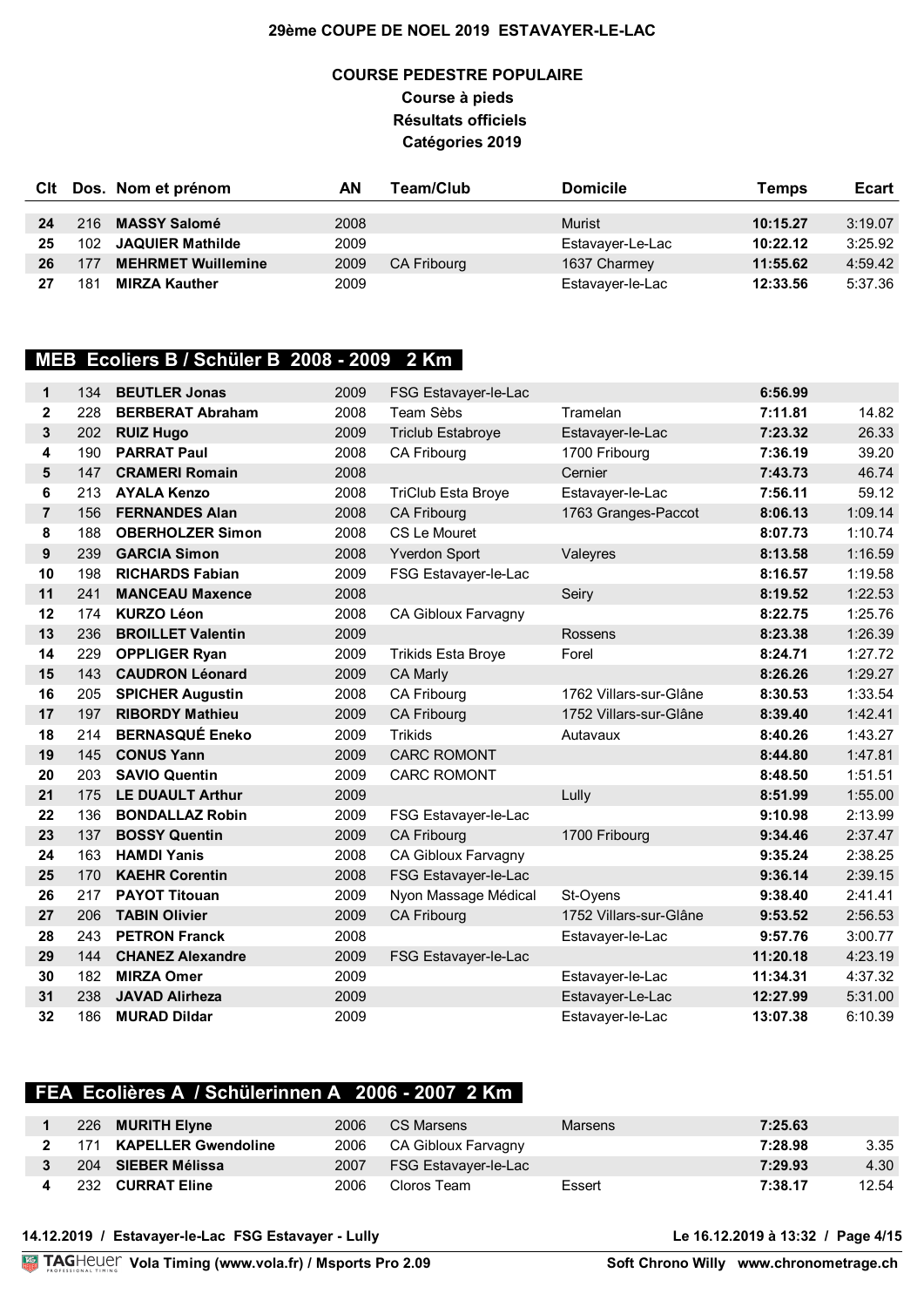## **COURSE PEDESTRE POPULAIRE Course à pieds Résultats officiels Catégories 2019**

| Clt |     | Dos. Nom et prénom         | AN   | <b>Team/Club</b>           | <b>Domicile</b>  | Temps   | <b>Ecart</b> |
|-----|-----|----------------------------|------|----------------------------|------------------|---------|--------------|
|     |     |                            |      |                            |                  |         |              |
| 5   | 201 | <b>RUIZ Elia</b>           | 2007 | <b>Triclub Estabroye</b>   | Estavayer-le-Lac | 7:41.31 | 15.68        |
| 6   | 222 | <b>STEINGRUBER Anna</b>    | 2006 | CA Broyard                 | Payerne          | 8:08.47 | 42.84        |
| 7   | 187 | <b>NUOFFER Chloé</b>       | 2006 | <b>CA Belfaux</b>          |                  | 8:09.82 | 44.19        |
| 8   | 133 | <b>BAUDIN Lucie</b>        | 2006 | CA Gibloux Farvagny        |                  | 8:12.20 | 46.57        |
| 9   | 184 | <b>MORAND Victoria</b>     | 2006 | FSG Estavayer-le-Lac       |                  | 8:22.00 | 56.37        |
| 10  | 183 | <b>MONNEY Emma</b>         | 2006 | <b>CA Gibloux Farvagny</b> |                  | 8:25.43 | 59.80        |
| 11  | 135 | <b>BILAND Lou</b>          | 2006 | CS Le Mouret               |                  | 8:53.69 | 1:28.06      |
| 12  | 230 | <b>OPPLIGER Loane</b>      | 2007 | <b>Trikids Esta Broye</b>  | Forel            | 9:08.85 | 1:43.22      |
| 13  | 159 | <b>FROCHAUX Sara</b>       | 2007 | FSG Estavayer-le-Lac       |                  | 9:11.75 | 1:46.12      |
| 14  | 192 | <b>PERRON Hélène</b>       | 2007 | <b>CA Fribourg</b>         | 1700 Fribourg    | 9:12.55 | 1:46.92      |
| 15  | 208 | <b>VAN DER BURGT Inès</b>  | 2007 | CA Rosé                    | Cottens          | 9:23.58 | 1:57.95      |
| 16  | 244 | <b>PERROUDIN Sara</b>      | 2007 | CA Gibloux Farvagny        |                  | 9:24.93 | 1:59.30      |
| 17  | 157 | <b>FLORE TEBILI Noémie</b> | 2007 | <b>CA Gibloux Farvagny</b> |                  | 9:26.50 | 2:00.87      |

# **MEA Ecoliers A / Schüler A 2006 - 2007 2 Km**

| 1              | 141 | <b>BÜHRER Matthieu</b>    | 2006 | <b>CA Fribourg</b>   | Villars-sur-Glâne | 6:37.13  |         |
|----------------|-----|---------------------------|------|----------------------|-------------------|----------|---------|
| $\mathbf{2}$   | 235 | <b>UTZ Mathis</b>         | 2006 | CABroyard            | Payerne           | 6:55.39  | 18.26   |
| 3              | 142 | <b>CARVALHO Cristiano</b> | 2007 | <b>CA Fribourg</b>   | 1783 Pensier      | 7:07.19  | 30.06   |
| 4              | 207 | <b>VALNET Guillaume</b>   | 2006 | <b>SAB Bulle</b>     | La Tour-de-Trême  | 7:15.46  | 38.33   |
| 5              | 153 | <b>DIETRICH Ethan</b>     | 2006 | <b>CA Belfaux</b>    |                   | 7:21.46  | 44.33   |
| 6              | 180 | <b>MILLE Simon</b>        | 2006 | FSG Estavayer-le-Lac |                   | 7:32.79  | 55.66   |
| $\overline{7}$ | 242 | <b>RUCHTI Hugo</b>        | 2006 |                      | Cudrefin          | 7:40.41  | 1:03.28 |
| 8              | 164 | <b>HONORÉ Jules</b>       | 2006 | <b>SAB Bulle</b>     | La Tour-de-Trême  | 7:42.14  | 1:05.01 |
| 9              | 225 | <b>BILLIEUX Raphaël</b>   | 2007 | C.E.P Cortaillod     | Neuchâtel         | 7:50.81  | 1:13.68 |
| 10             | 234 | <b>MATTHEY Léo</b>        | 2006 | <b>SAB</b>           | Le Pâquier        | 7:55.12  | 1:17.99 |
| 11             | 139 | <b>BROILLET Luca</b>      | 2007 | CA Gibloux Farvagny  |                   | 8:00.39  | 1:23.26 |
| 12             | 155 | <b>DUCRY Valentin</b>     | 2006 | CO Domdidier         |                   | 8:04.38  | 1:27.25 |
| 13             | 162 | <b>GRECO Romeo</b>        | 2006 | <b>CA Belfaux</b>    |                   | 8:05.25  | 1:28.12 |
| 14             | 224 | <b>AESCHLIMANN Lenny</b>  | 2007 |                      | <b>Mannens</b>    | 8:06.90  | 1:29.77 |
| 15             | 209 | <b>VUITEL Philip</b>      | 2007 | <b>CARC ROMONT</b>   |                   | 8:09.20  | 1:32.07 |
| 16             | 199 | <b>ROHRBACH Valentin</b>  | 2007 |                      | Cheyres           | 8:10.53  | 1:33.40 |
| 17             | 195 | <b>PLOMB Kenan</b>        | 2006 | CO Domdidier         |                   | 8:24.03  | 1:46.90 |
| 18             | 176 | <b>LE DUAULT Louis</b>    | 2007 | FSG Estavayer-le-Lac |                   | 8:50.94  | 2:13.81 |
| 19             | 185 | <b>MOULIN Noé</b>         | 2007 |                      | Châtillon         | 10:01.80 | 3:24.67 |
| 20             | 178 | <b>MEHRMET Kirby</b>      | 2007 | <b>CA Fribourg</b>   | 1637 Charmey      | 10:18.17 | 3:41.04 |

# **FPO Poussines 2013 et plus jeunes / jünger 0,750 Km**

|   |      | 266 BEUTLER Maëlys    | 2013 | FSG Estavayer-le-Lac |            | 2:55.14 |       |
|---|------|-----------------------|------|----------------------|------------|---------|-------|
|   | 299  | <b>PAHUD Camille</b>  | 2013 |                      | Donneloye  | 2:55.88 | 0.74  |
|   | 344  | <b>DERVEY Zoé</b>     | 2013 | Lémons               | Hauteville | 3:01.19 | 6.05  |
| 4 | 359  | <b>PETER Meline</b>   | 2013 |                      | Missy      | 3:03.32 | 8.18  |
| 5 | 318. | <b>TRUNK Mathilde</b> | 2013 | FSG Estavayer-le-Lac |            | 3:07.10 | 11.96 |
| 6 | 352  | ROSSI Yasmina         | 2013 |                      | Donneloye  | 3:19.19 | 24.05 |
|   | 368  | <b>LACHAT Lysie</b>   | 2014 |                      | Arnex      | 3:20.11 | 24.97 |

### **14.12.2019 / Estavayer-le-Lac FSG Estavayer - Lully Le 16.12.2019 à 13:32 / Page 5/15**

**Vola Timing (www.vola.fr) / Msports Pro 2.09**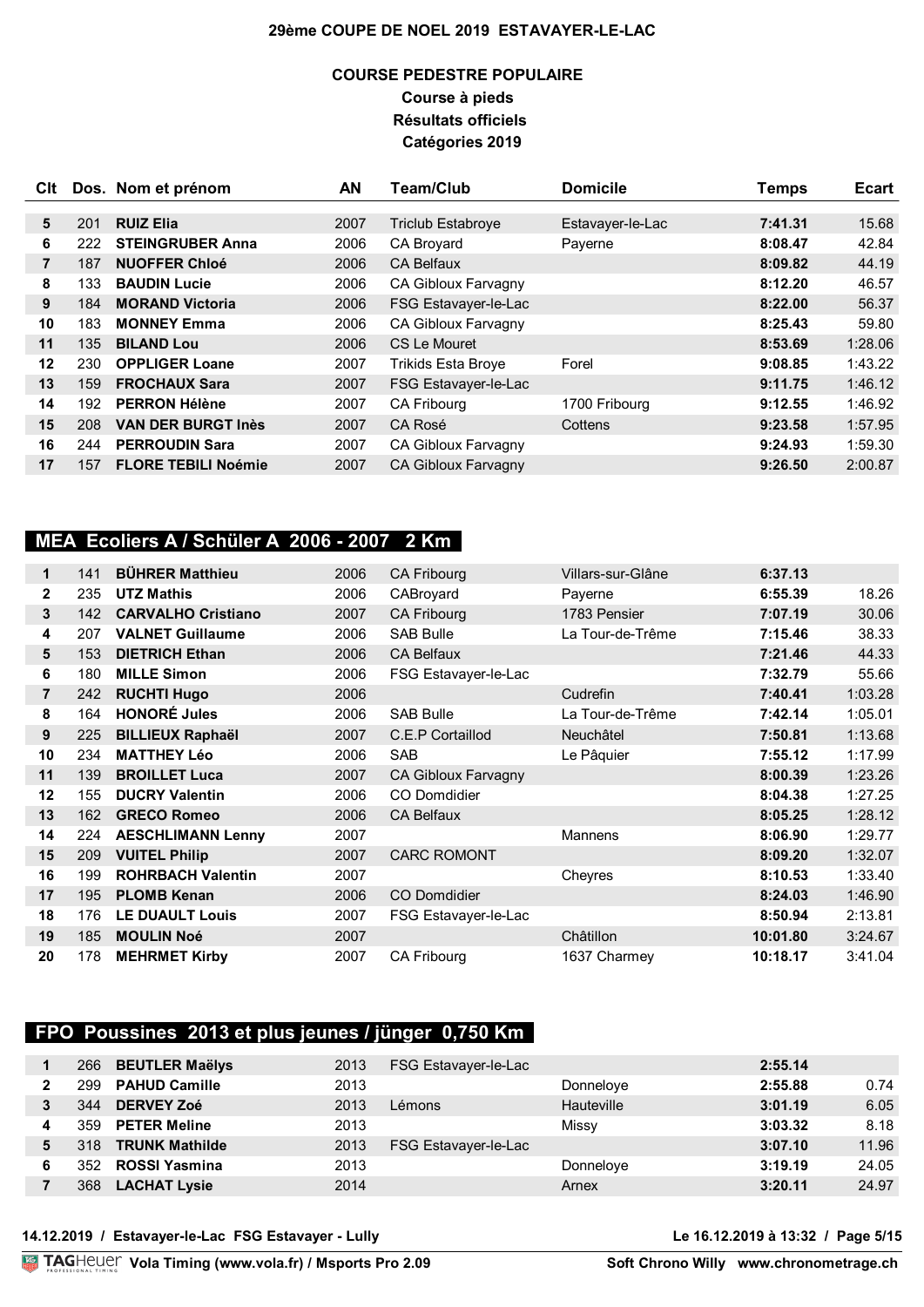## **COURSE PEDESTRE POPULAIRE Course à pieds Résultats officiels Catégories 2019**

| Clt      |            | Dos. Nom et prénom                              | AN           | <b>Team/Club</b>     | <b>Domicile</b>        | <b>Temps</b>       | <b>Ecart</b>       |
|----------|------------|-------------------------------------------------|--------------|----------------------|------------------------|--------------------|--------------------|
| 8        |            | 312 STEGMANN Mila                               | 2014         |                      | Estavayer-le-Lac       | 3:23.31            | 28.17              |
| 9        | 369        | <b>CONUS Eline</b>                              | 2013         |                      | Siviriez               | 3:24.41            | 29.27              |
| 10       | 291        | <b>MAGNIN Estelle</b>                           | 2013         | <b>CA Marly</b>      |                        | 3:28.13            | 32.99              |
| 11       | 360        | <b>JUNGO Anna</b>                               | 2014         |                      | Farvagny               | 3:30.90            | 35.76              |
| 12       | 320        | <b>GUY DE FONTGALAND Anjali</b>                 | 2013         | <b>CARC ROMONT</b>   |                        | 3:36.10            | 40.96              |
| 13       | 353        | <b>RICHARDS Béatrice</b>                        | 2014         |                      | Aumont                 | 3:37.69            | 42.55              |
| 14       | 285        | <b>HELFER Léa</b>                               | 2014         |                      | Grolley                | 3:38.24            | 43.10              |
| 15       | 274        | <b>CHAPUIS Julia</b>                            | 2013         |                      | Estavayer-le-Lac       | 3:38.94            | 43.80              |
| 16       | 302        | <b>PILLONEL Aurélie</b>                         | 2013         | Fsg Estavayer-le-lac | Seiry                  | 3:41.02            | 45.88              |
| 17       | 323        | <b>DUC Elise</b>                                | 2013         |                      | Font                   | 3:42.45            | 47.31              |
| 18       | 330        | <b>BONDALLAZ Elise</b>                          | 2015         |                      | Estavayer-Le-Lac       | 3:44.08            | 48.94              |
| 19       | 268        | <b>BOISSET Claire</b>                           | 2014         |                      | Romont                 | 3:47.92            | 52.78              |
| 20       | 340        | <b>GUERRY Zia</b>                               | 2014         |                      | Estavayer-Le-Lac       | 3:49.06            | 53.92              |
| 21       | 342        | <b>PÜRRO Juliette</b>                           | 2013         | <b>FSG Estavayer</b> | Estavayer-Le-Lac       | 3:50.63            | 55.49              |
| 22       | 331        | <b>AMSTUTZ Adèle</b>                            | 2015         |                      | Estavayer-le-Lac       | 3:53.98            | 58.84              |
| 23       | 337        | <b>MICHEL Luna</b>                              | 2015         | <b>FSG Estavayer</b> | Estavayer-Le-Lac       | 3:55.11            | 59.97              |
| 24       | 354        | <b>SZMONIEWSKI Romy</b>                         | 2013         |                      | Dompierre              | 3:59.99            | 1:04.85            |
| 25       | 355        | <b>DUCRY Camille</b>                            | 2013         |                      | Dompierre              | 4:01.01            | 1:05.87            |
| 26       | 356        | <b>DUCRY Margaux</b>                            | 2015         |                      | Dompierre              | 4:01.94            | 1:06.80            |
| 27       | 286        | <b>HIRT Mélissa</b>                             | 2014         |                      | Estavayer-le-Lac       | 4:09.03            | 1:13.89            |
| 28       | 294        | <b>MENETREY Loïse</b>                           | 2015         |                      | Estavayer-le-Lac       | 4:10.28            | 1:15.14            |
| 29       | 379        | <b>VOLERY Nina</b>                              | 2014         |                      | Châtillon              | 4:11.51            | 1:16.37            |
| 30       | 289        | <b>LEPRETRE Maddly</b>                          | 2014         |                      | Estavayer-le-Lac       | 4:12.74            | 1:17.60            |
| 31       | 365        | <b>SCHIMPF Zoé</b>                              | 2015         |                      | Aumont                 | 4:17.22            | 1:22.08            |
| 32       | 316        | <b>TRACHSEL Fanny</b>                           | 2016         |                      | Crésuz                 | 4:23.37            | 1:28.23            |
| 33       | 270        | <b>BOUDARENE Anaelle</b>                        | 2015         |                      | Estavayer-le-Lac       | 4:43.47            | 1:48.33            |
| 34       | 295        | <b>MEYER Vicky</b>                              | 2015         |                      | <b>Châbles</b>         | 4:48.97            | 1:53.83            |
| 35       | 345        | <b>ROUVENAZ Charleen</b>                        | 2015         | <b>FSG Estavayer</b> | Estavayer-Le-Lac       | 5:06.41            | 2:11.27            |
| 36       | 279        | <b>DESCHENAUX Chloé</b>                         | 2015         |                      | <b>Riaz</b>            | 5:08.41            | 2:13.27            |
| 37       | 325        | <b>DUC Laura</b>                                | 2014         |                      | Châtillon              | 5:15.50            | 2:20.36            |
| 38       | 307        | <b>ROHRBACH Thalina</b>                         | 2014         |                      | Cheyres                | 5:17.90            | 2:22.76            |
| 39       | 341        | <b>PÜRRO Capucine</b>                           | 2016         |                      | Estavayer-le-Lac       | 5:18.95            | 2:23.81            |
| 40       | 288        | <b>KOCHER Alix</b>                              | 2013         | Estavaver            | Font                   | 5:21.84            | 2:26.70            |
| 41       | 287        | <b>KOCHER Nina</b>                              | 2016         |                      | Font                   | 5:26.05            | 2:30.91            |
| 42       | 935        | <b>SEMEDO VARELA Edilsa</b>                     | 2014         | <b>Fsg Estavayer</b> | Estavayer-le-Lac       | 5:32.84            | 2:37.70            |
| 43       | 269        | <b>BOISSET Alice</b>                            | 2016         |                      | Romont                 | 5:37.77            | 2:42.63            |
| 44       | 278        | <b>DEMORY Juliette</b>                          | 2015         |                      | Neuchâtel              | 5:48.39            | 2:53.25<br>2:54.28 |
| 45       | 931        | <b>NICOLET Charlize</b>                         | 2015         |                      | Cheiry                 | 5:49.42            |                    |
| 46       | 303        | <b>PILLONEL Julie</b><br><b>VOLERY Lexie</b>    | 2016<br>2016 |                      | Cheyres                | 5:50.86            | 2:55.72<br>3:01.05 |
| 47       | 380        |                                                 |              |                      | Châtillon              | 5:56.19            |                    |
| 48<br>49 | 348<br>336 | <b>PAYOT Apolline</b><br><b>ZIMMERMANN Mila</b> | 2016<br>2016 | Nyon Massage Médical | St-Oyens<br>Châtillon  | 6:11.42<br>6:18.84 | 3:16.28<br>3:23.70 |
| 50       | 314        | <b>TERRAPON Mailine</b>                         | 2017         |                      | Estavayer-le-lac       | 6:22.90            | 3:27.76            |
| 51       | 283        | <b>GRIVEL Claire</b>                            | 2017         | Steven Grivel        | Estavayer-le-Lac       | 6:31.53            | 3:36.39            |
| 52       | 296        | <b>MICHLIG Adèle</b>                            | 2017         |                      | Corcelles-près-Payerne | 7:03.01            | 4:07.87            |
| 53       | 377        | <b>MEIER Louise</b>                             | 2016         |                      | <b>Nuvilly</b>         | 7:08.40            | 4:13.26            |
|          |            |                                                 |              |                      |                        |                    |                    |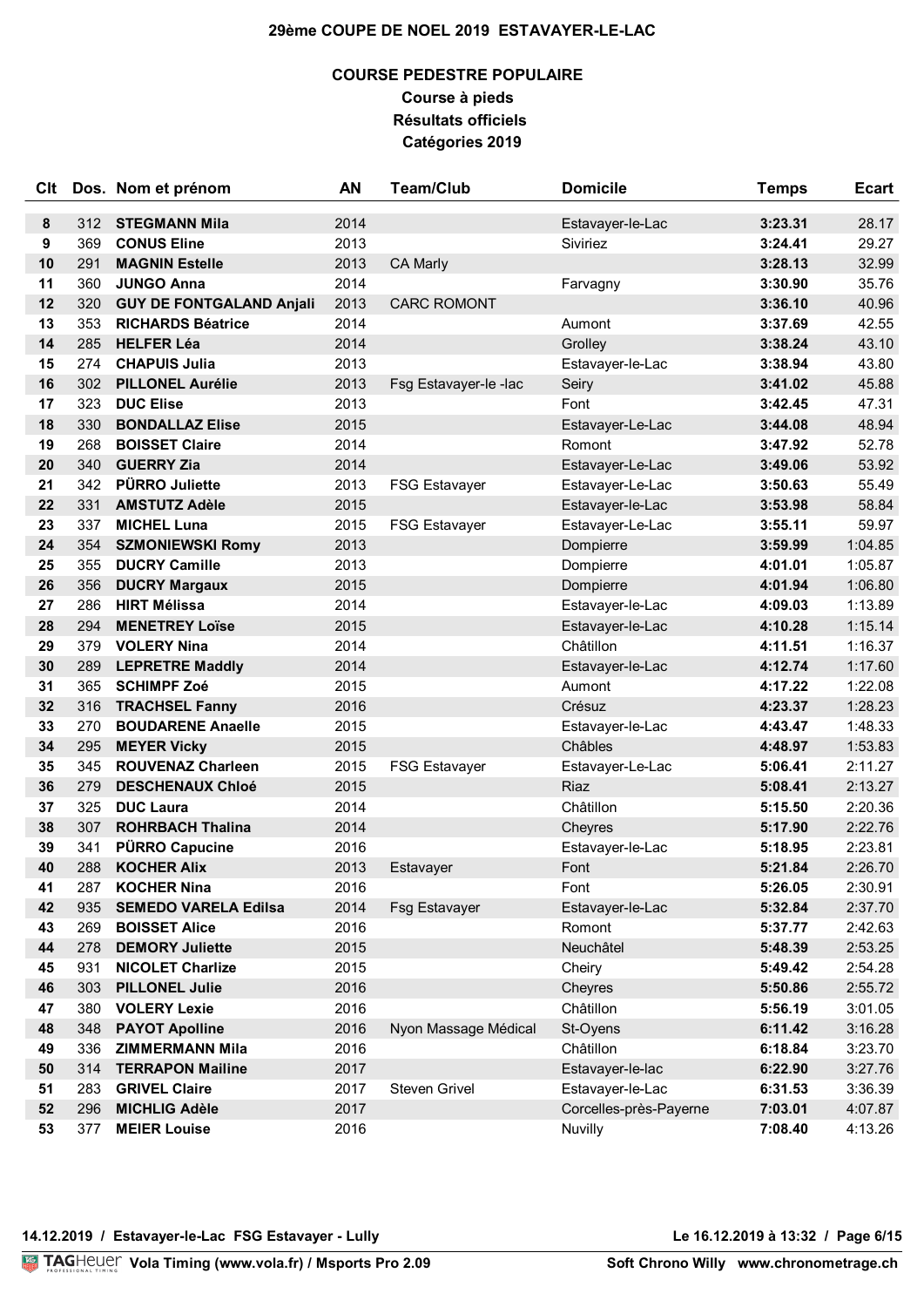## **COURSE PEDESTRE POPULAIRE Course à pieds Résultats officiels Catégories 2019**

| Clt            |            | Dos. Nom et prénom                            | AN           | <b>Team/Club</b>                      | <b>Domicile</b>        | <b>Temps</b>       | <b>Ecart</b>       |
|----------------|------------|-----------------------------------------------|--------------|---------------------------------------|------------------------|--------------------|--------------------|
|                |            |                                               |              |                                       |                        |                    |                    |
| <b>MPO</b>     |            | Poussins 2013 et plus jeunes/ jünger 0,750 Km |              |                                       |                        |                    |                    |
| 1              | 313        | <b>STEGMANN Liam</b>                          | 2013         |                                       | Estavayer-le-Lac       | 2:32.70            |                    |
| $\mathbf{2}$   | 371        | <b>MAGNE Aurèle</b>                           | 2013         |                                       | Vuisternens-en-Ogoz    | 2:35.04            | 2.34               |
| 3              | 262        | <b>BACH Célian</b>                            | 2013         |                                       | Carrouge               | 2:40.66            | 7.96               |
| 4              | 332        | <b>AMSTUTZ Rémy</b>                           | 2013         |                                       | Estavayer-le-Lac       | 2:43.13            | 10.43              |
| 5              | 271        | <b>BRASEY Louis</b>                           | 2013         |                                       | <b>Murist</b>          | 2:48.53            | 15.83              |
| 6              | 378        | <b>GALANTINE Alexandre</b>                    | 2013         |                                       | Estavayer-Le-Lac       | 2:50.26            | 17.56              |
| $\overline{7}$ | 300        | <b>PERRITAZ Warren</b>                        | 2013         |                                       | Estavayer-le-Lac       | 2:52.77            | 20.07              |
| 8              | 932        | <b>FANKHAUSER Sasha</b>                       | 2014         |                                       | Les Genevey s/Coffrane | 2:54.28            | 21.58              |
| 9              | 304        | <b>PILLONEL Timeo</b>                         | 2013         |                                       | <b>CHEYRES</b>         | 2:59.76            | 27.06              |
| 10             | 324        | <b>RYSER Victor</b>                           | 2013         |                                       | Estavayer-le-Lac       | 3:02.44            | 29.74              |
| 11             | 367        | <b>MANCEAU Anatole</b>                        | 2013         |                                       | Seiry                  | 3:04.56            | 31.86              |
| 12             | 308        | <b>ROSSIER David</b>                          | 2014         |                                       | Lovens                 | 3:05.72            | 33.02              |
| 13             | 933        | <b>MICHAUD Théo</b>                           | 2013         |                                       | Estavayer-Le-Lac       | 3:09.13            | 36.43              |
| 14             | 363        | <b>FREY Maé</b>                               | 2013         | VTT des Arbognes                      | Montagny-les-Monts     | 3:10.52            | 37.82              |
| 15             | 327        | <b>WYSS Liam</b>                              | 2013         |                                       | Estavayer-le-Lac       | 3:14.33            | 41.63              |
| 16             | 346        | <b>PELLET Mathis</b>                          | 2014         | Beauté du Lac                         | Estavayer-Le-Lac       | 3:16.06            | 43.36              |
| 17             | 349        | <b>HÜSLER Léo</b>                             | 2013         | Dzos-Volants                          | <b>Bussy</b>           | 3:17.13            | 44.43              |
| 18             | 370        | <b>KRATTINGER Nolan</b>                       | 2013         |                                       | Estavayer-le-Lac       | 3:21.23            | 48.53              |
| 19             | 297        | <b>MICHLIG Léo</b>                            | 2014         |                                       | Corcelles-près-Payerne | 3:22.36            | 49.66              |
| 20             | 317        | <b>TRACHSEL Luca</b>                          | 2014         | Steffi Trachsel                       | Crésuz                 | 3:25.96            | 53.26              |
| 21             | 373        | <b>MARROZOS Emilio</b>                        | 2013         |                                       | <b>Morens</b>          | 3:27.17            | 54.47              |
| 22             | 267        | <b>BLANCHARD Yohan</b>                        | 2015         |                                       | Menières               | 3:31.81            | 59.11              |
| 23             | 276        | DE LA FUENTE WANG Andrés                      | 2014         | <b>Running Club Renens</b>            | Renens VD              | 3:32.63            | 59.93              |
| 24             | 364        | <b>BRUSCELLA Mathis</b>                       | 2014         |                                       | Lully                  | 3:33.44            | 1:00.74            |
| 25             | 350        | <b>VILLALBA DA SILVA Thomas</b>               | 2013         |                                       |                        | 3:34.32            | 1:01.62            |
| 26             | 311        | <b>SERIANI Rayane</b>                         | 2015         | St-Aubin                              | St-Aubin               | 3:35.27            | 1:02.57            |
| 27             | 305        | <b>PYTHOUD Lehyan</b>                         | 2014         |                                       | Estavayer-le-Lac       | 3:36.90            | 1:04.20            |
| 28             | 298        | <b>OUDOT Malo</b>                             | 2015         |                                       | Lully                  | 3:39.99            | 1:07.29            |
| 29             | 264        | <b>BARTHÉLÉMY Matthias</b>                    | 2013         |                                       | Sugiez                 | 3:41.87            | 1:09.17            |
| 30             | 315        | <b>TERRAPON Luca</b>                          | 2014         |                                       | Estavayer-le-lac       | 3:43.34            | 1:10.64            |
| 31             | 309        | <b>ROULIN Esteban</b>                         | 2013         |                                       | Lully                  | 3:45.95            | 1:13.25            |
| 32             | 328        | PÉRISSET Félicien                             | 2015         | <b>FSG Estavayer</b>                  | Estavayer-le-Lac       | 3:52.54            | 1:19.84            |
| 33<br>34       | 301<br>347 | <b>PILLONEL Nolan</b><br><b>PELLET Robin</b>  | 2014<br>2015 | Fsg Estavayer-le-lac<br>Beauté du Lac | Seiry                  | 3:56.91            | 1:24.21            |
| 35             | 290        | <b>LUTZELSCHWAB Matteo</b>                    | 2014         |                                       | Estavayer-Le-Lac       | 4:02.90<br>4:03.78 | 1:30.20<br>1:31.08 |
| 36             | 261        | <b>AEPLI Mathias</b>                          | 2015         | St-Aubin                              | Lentigny<br>St-Aubin   | 4:04.60            | 1:31.90            |
| 37             | 293        | <b>MARQUES Lorenzo</b>                        | 2016         |                                       | Villars sur glane      | 4:05.52            | 1:32.82            |
| 38             | 343        | <b>MAURON Valentin</b>                        | 2014         |                                       | Font                   | 4:07.07            | 1:34.37            |
| 39             | 334        | <b>MARCUARD Gianni</b>                        | 2014         |                                       | Estavayer-le-Lac       | 4:07.95            | 1:35.25            |
| 40             | 375        | <b>CHARBON Gabin</b>                          | 2014         |                                       | Estavayer-Le-Lac       | 4:13.80            | 1:41.10            |
| 41             | 326        | <b>BRASEY Yanis</b>                           | 2015         |                                       | Estavayer-le-Lac       | 4:15.25            | 1:42.55            |
| 42             | 321        | <b>ARIFAG Luan</b>                            | 2015         |                                       | Estavayer-le-Lac       | 4:18.04            | 1:45.34            |
| 43             | 275        | <b>COLLAUD Edouard</b>                        | 2014         | St-Aubin                              | Gletterens             | 4:19.72            | 1:47.02            |
| 44             | 936        | <b>CARRARD Mael</b>                           | 2014         |                                       | Autavaux               | 4:21.39            | 1:48.69            |
| 45             | 934        | <b>MICHAUD Mathieu</b>                        | 2014         |                                       | Estavayer-Le-Lac       | 4:36.29            | 2:03.59            |
| 46             | 292        | <b>MARCHAND Jules</b>                         | 2015         |                                       | Estavayer-le-Lac       | 4:38.30            | 2:05.60            |
| 47             | 263        | <b>BARANIENKO Nathan</b>                      | 2015         |                                       | Estavayer le lac       | 4:39.94            | 2:07.24            |
|                |            |                                               |              |                                       |                        |                    |                    |

**14.12.2019 / Estavayer-le-Lac FSG Estavayer - Lully Le 16.12.2019 à 13:32 / Page 7/15**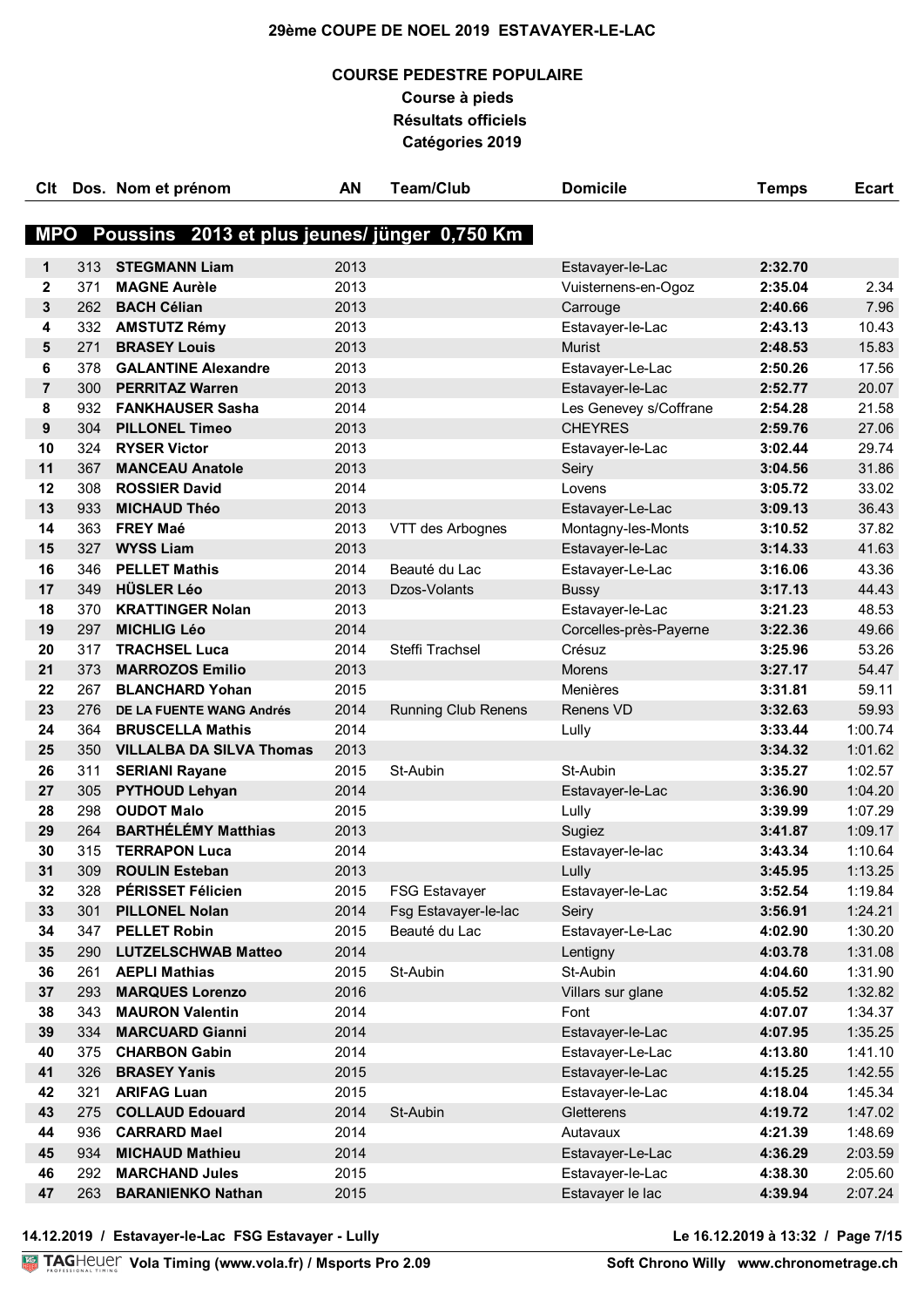## **COURSE PEDESTRE POPULAIRE Course à pieds Résultats officiels Catégories 2019**

| <b>CIt</b> |     | Dos. Nom et prénom       | AN   | <b>Team/Club</b>          | <b>Domicile</b>          | <b>Temps</b> | <b>Ecart</b> |
|------------|-----|--------------------------|------|---------------------------|--------------------------|--------------|--------------|
|            |     |                          |      |                           |                          |              |              |
| 48         | 310 | <b>SCHMUTZ Nathan</b>    | 2014 |                           | Estavayer-le-Lac         | 4:44.63      | 2:11.93      |
| 49         | 306 | <b>RIOS Esteban</b>      | 2015 |                           | Estavayer-le-Lac         | 4:46.87      | 2:14.17      |
| 50         | 319 | <b>WENKER Timéo</b>      | 2013 |                           | Estavayer-Le-Lac         | 4:50.63      | 2:17.93      |
| 51         | 372 | <b>MARROZOS Esteban</b>  | 2015 |                           | <b>Morens</b>            | 5:04.21      | 2:31.51      |
| 52         | 376 | <b>CHARBON Maxence</b>   | 2015 |                           | Estavayer-Le-Lac         | 5:11.15      | 2:38.45      |
| 53         | 362 | <b>VORLET Julien</b>     | 2013 |                           | Fétigny                  | 5:12.96      | 2:40.26      |
| 54         | 357 | VÉSY Noé                 | 2013 |                           | <b>Morens</b>            | 5:13.86      | 2:41.16      |
| 55         | 358 | <b>VÉSY Mathis</b>       | 2015 |                           | Marsens                  | 5:16.75      | 2:44.05      |
| 56         | 374 | <b>DECOPPET Kylian</b>   | 2015 | <b>TriClub Esta Broye</b> | Grandson                 | 5:20.27      | 2:47.57      |
| 57         | 281 | <b>FROIDEVAUX Alexis</b> | 2014 |                           | Yverdon-les-Bains        | 5:23.50      | 2:50.80      |
| 58         | 322 | <b>DUC Aurélien</b>      | 2016 |                           | Font                     | 5:27.58      | 2:54.88      |
| 59         | 351 | <b>BERCHIER Nilan</b>    | 2016 | <b>FSG Estavayer</b>      | Estavayer-Le-Lac         | 5:31.25      | 2:58.55      |
| 60         | 366 | <b>ABAID Ilyan</b>       | 2014 |                           | L'Abergement             | 5:58.25      | 3:25.55      |
| 61         | 280 | <b>DESPOND Eli</b>       | 2015 |                           | Cousset                  | 6:03.63      | 3:30.93      |
| 62         | 339 | <b>CARRARD Romain</b>    | 2016 |                           | Estavayer-Le-Lac         | 6:05.71      | 3:33.01      |
| 63         | 333 | <b>BARBEY Hugo</b>       | 2015 |                           | Estavayer-le-Lac         | 6:07.55      | 3:34.85      |
| 64         | 265 | <b>BERSIER Paul</b>      | 2015 |                           | Cugy                     | 6:08.93      | 3:36.23      |
| 65         | 335 | <b>TRUCKENBROD Bruno</b> | 2017 |                           | Bussy                    | 6:25.32      | 3:52.62      |
| 66         | 277 | <b>DEMORY Arthur</b>     | 2017 |                           | Neuchâtel                | 6:27.44      | 3:54.74      |
| 67         | 338 | <b>GRIVEL Samuel</b>     | 2017 |                           | Montbrelloz              | 6:51.47      | 4:18.77      |
| 68         | 273 | <b>CARRARD Noah</b>      | 2015 |                           | Font                     | 6:53.60      | 4:20.90      |
| 69         | 361 | <b>VORLET Raphaël</b>    | 2017 |                           | Fétigny                  | 8:17.91      | 5:45.21      |
| 70         | 282 | <b>FROIDEVAUX Jonas</b>  | 2017 |                           | <b>Yverdon-les-Bains</b> | 8:25.08      | 5:52.38      |

## **FCB Cadettes B / Mädchen B 2004 - 2005 3 Km**

|   | 445 | <b>SCHEIBLI Julie</b>        | 2005 | Triclub Estabroye        | Estavayer-le-Lac | 11:22.26 |         |
|---|-----|------------------------------|------|--------------------------|------------------|----------|---------|
|   | 444 | <b>SCHEIBLI Lorane</b>       | 2005 | <b>Triclub Estabroye</b> | Estavayer-le-Lac | 11:23.06 | 0.80    |
|   | 443 | <b>RUIZ Flora</b>            | 2005 | <b>Triclub Estabroye</b> | Estavayer-le-Lac | 11:26.32 | 4.06    |
| 4 | 462 | <b>CURRAT Marie</b>          | 2004 | Cloros Team              | Essert           | 11:32.10 | 9.84    |
| 5 | 432 | <b>JEANRENAUD Gwenaël</b>    | 2005 | Team Sportenergie        | Fiez             | 11:53.90 | 31.64   |
| 6 | 425 | <b>CUDRÉ-MAUROUX Laurine</b> | 2004 | CA Rosé                  | Autigny          | 12:20.70 | 58.44   |
|   | 448 | <b>TOFFEL Laurianne</b>      | 2004 | <b>CARC ROMONT</b>       |                  | 15:12.45 | 3:50.19 |
| 8 | 451 | <b>WIESNER Thaissa</b>       | 2005 |                          | Assens           | 15:57.97 | 4:35.71 |
| 9 | 436 | <b>MAGNIN Océane</b>         | 2005 | <b>CARC ROMONT</b>       |                  | 16:05.26 | 4:43.00 |

## **MCB Cadets B / Knaben B 2004 - 2005 3 Km**

|   | 447 | <b>SUDAN Simon</b>     | 2005 | <b>SAB Bulle</b>           | La Tour-de-Trême  | 10:18.28 |         |
|---|-----|------------------------|------|----------------------------|-------------------|----------|---------|
| 2 | 435 | <b>MAEDER Léo</b>      | 2005 | <b>Running Team Prilly</b> | Villars-Tiercelin | 10:26.20 | 7.92    |
| 3 | 460 | <b>BERBERAT Renaud</b> | 2005 | Team Sèbs                  | Tramelan          | 10:26.93 | 8.65    |
| 4 | 459 | <b>MURITH Tom</b>      | 2005 |                            | Marsens           | 10:39.21 | 20.93   |
| 5 | 446 | <b>SCHWEIZER Urs</b>   | 2005 | CO Domdidier               |                   | 10:45.22 | 26.94   |
| 6 | 467 | <b>BÄRTSCHI Romain</b> | 2005 | TRYverdon                  | Concise           | 11:02.09 | 43.81   |
|   | 421 | <b>AESCHLIMANN Neo</b> | 2005 | CO Domdidier               |                   | 11:21.58 | 1:03.30 |
| 8 |     | <b>CHATAGNY Robin</b>  | 2005 | <b>CA Marly</b>            |                   | 11:42.51 | 1:24.23 |

### **14.12.2019 / Estavayer-le-Lac FSG Estavayer - Lully Le 16.12.2019 à 13:32 / Page 8/15**

**Vola Timing (www.vola.fr) / Msports Pro 2.09**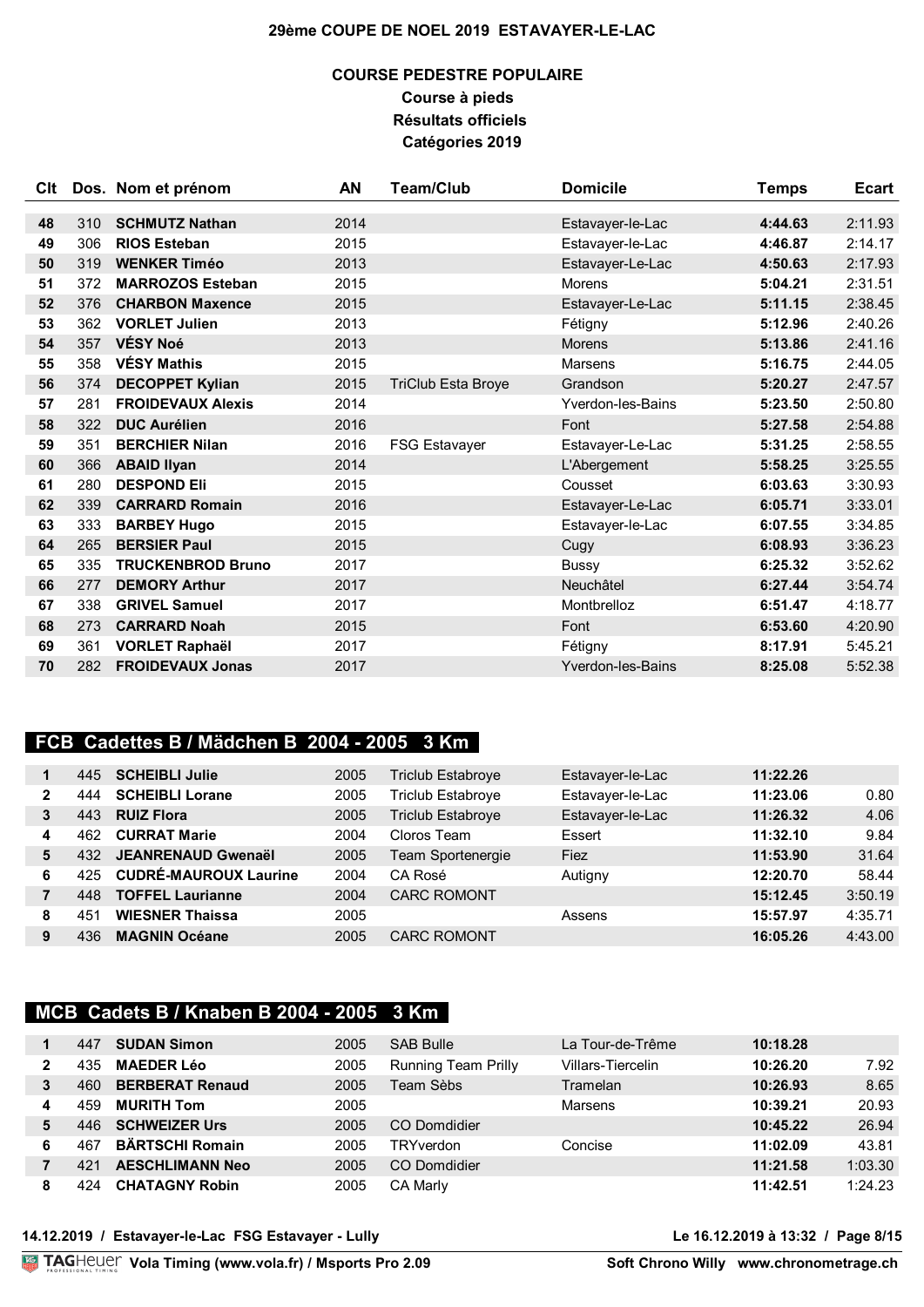## **COURSE PEDESTRE POPULAIRE Course à pieds Résultats officiels Catégories 2019**

| Clt |     | Dos. Nom et prénom            | ΑN   | Team/Club           | <b>Domicile</b> | Temps    | <b>Ecart</b> |
|-----|-----|-------------------------------|------|---------------------|-----------------|----------|--------------|
|     |     |                               |      |                     |                 |          |              |
| 9   | 437 | <b>MILLE Mathieu</b>          | 2004 | Tri club Esta Broye | Estavayer       | 11:44.21 | 1:25.93      |
| 10  | 430 | <b>HAUSER Nohlan</b>          | 2005 | Trikids Esta Broye  | Châbles         | 12:41.25 | 2:22.97      |
| 11  | 442 | <b>ROHRBACH Stanislas</b>     | 2005 |                     | Cheyres         | 13:28.03 | 3:09.75      |
| 12  | 429 | <b>GREMION Loïc</b>           | 2005 | <b>CARC ROMONT</b>  |                 | 13:29.71 | 3:11.43      |
| 13  | 456 | <b>WIST Corentin</b>          | 2005 | CABroyard           | Payerne         | 13:49.47 | 3:31.19      |
| 14  | 452 | <b>WIESNER Hugo</b><br>(2007) | 2005 |                     | Assens          | 15:49.25 | 5:30.97      |
| 15  | 427 | <b>GHIBELLINI Mathéo</b>      | 2005 |                     | Echandens       | 19:03.14 | 8:44.86      |

### **FCA Cadettes A / Mädchen A 2002 - 2003 3 Km**

| 463 | <b>CURRAT Sarah</b>        | 2003 | Cloros Team | Essert  | 11:58.24 |         |
|-----|----------------------------|------|-------------|---------|----------|---------|
| 449 | <b>VAN DER BURGT Anouk</b> | 2003 | CA Rosé     | Cottens | 12:19.27 | 21.03   |
| 457 | <b>WIST Aurélie</b>        | 2003 |             | Paverne | 14:17.57 | 2:19.33 |
| 464 | <b>DOUDIN Chloé</b>        | 2003 |             | Bussy   | 15:47.76 | 3:49.52 |

## **MCA Cadets A / Knaben A 2002 - 2003 3 Km**

|   | 439 | <b>MONNEY Arnaud</b>     | 2002 | CA Gibloux Farvagny       |                  | 9:40.73  |         |
|---|-----|--------------------------|------|---------------------------|------------------|----------|---------|
| 2 |     | <b>HIRSCHI Alexandre</b> | 2002 | Triclub Estabroye         | Estavayer-Le-Lac | 10:06.78 | 26.05   |
| 3 | 426 | <b>DUPRÉ Arnaud</b>      | 2003 | <b>CA Belfaux</b>         |                  | 10:29.32 | 48.59   |
| 4 | 466 | <b>COSENDAI Loris</b>    | 2003 | Triclub - Estabroye       | Sassel           | 10:43.10 | 1:02.37 |
| 5 | 440 | <b>NUOFFER Loïc</b>      | 2002 | <b>CA Belfaux</b>         |                  | 10:52.29 | 1:11.56 |
| 6 | 433 | <b>KESSLER Sébastien</b> | 2003 | CA Rosé                   | Nevruz           | 11:20.51 | 1:39.78 |
|   | 455 | <b>GHARBI Kilian</b>     | 2003 | <b>Triclub Esta Broye</b> | Estavayer-Le-Lac | 11:52.85 | 2:12.12 |
| 8 | 468 | <b>BÄRTSCHI Emilien</b>  | 2003 | USY                       | Concise          | 14:54.00 | 5:13.27 |

### **FP Populaires Dames / Volkslauf Frauen 1999 et - 3 Km**

|   | 465  | <b>MONNEY Myriam</b>      | 1970 | TriClub Estabroye / Freebourg | Belfaux          | 13:36.23 |          |
|---|------|---------------------------|------|-------------------------------|------------------|----------|----------|
|   | 434  | LIMA Vanessa              | 1986 |                               | Givisiez         | 16:51.07 | 3:14.84  |
|   | 422. | <b>BARANIENKO Izabela</b> | 1984 |                               | Estavayer le lac | 16:53.17 | 3:16.94  |
|   | 461  | <b>UTZ Francine</b>       | 1978 |                               | Trev             | 20:03.42 | 6:27.19  |
| 5 | 431  | <b>HUMBERT Francine</b>   | 1973 |                               | Fribourg         | 22:29.85 | 8:53.62  |
|   | 428  | <b>GHIBELLINI Sylvie</b>  | 1970 |                               | Echandens        | 26:26.56 | 12:50.33 |
|   | 450  | <b>WIESNER Patricia</b>   | 1970 |                               | Assens           | 26:27.41 | 12:51.18 |

### **MP Populaires Hommes/ Volkslauf Männer 1999 et - 5 Km**

| 532 | <b>AUDRIAZ Stéphane</b> | 1996 | <b>CA Belfaux</b> |                  | 16:59.23 |         |
|-----|-------------------------|------|-------------------|------------------|----------|---------|
| 67. | <b>THIERRIN Xavier</b>  | 1979 |                   | Grollev          | 17:54.34 | 55.11   |
| 590 | <b>PÉRISSET Claude</b>  | 1981 | CABroyard         | Estavayer-le-Lac | 17:55.92 | 56.69   |
| 586 | <b>ZELLER Yannick</b>   | 1999 | Gerbersport       | <b>Stettlen</b>  | 18:44.31 | 1:45.08 |
| 684 | <b>PILLONEL Adrien</b>  | 1999 |                   | Seiry            | 18:54.06 | 1:54.83 |

**Vola Timing (www.vola.fr) / Msports Pro 2.09**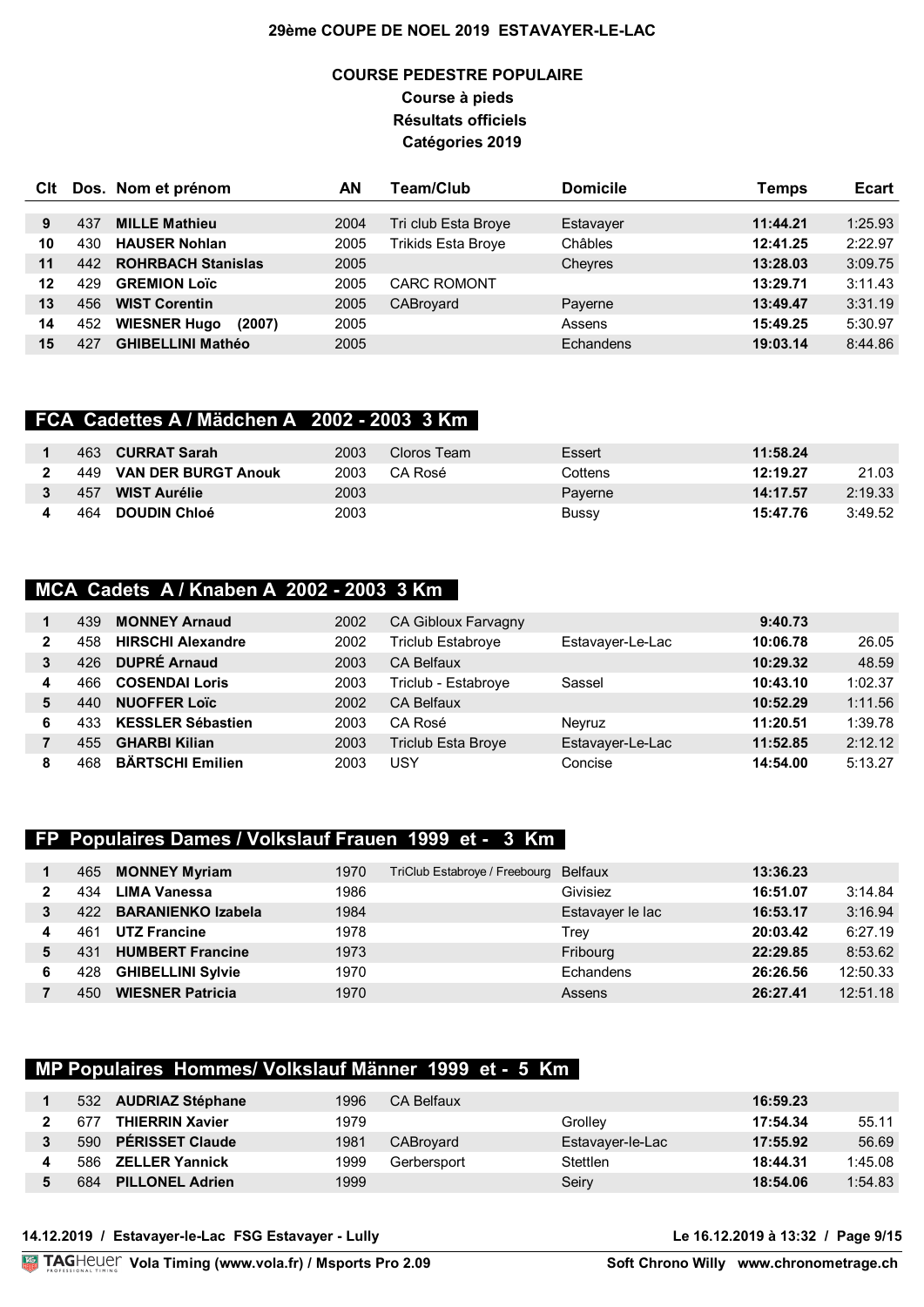## **COURSE PEDESTRE POPULAIRE Course à pieds Résultats officiels Catégories 2019**

| Clt |     | Dos. Nom et prénom              | AN   | <b>Team/Club</b>     | <b>Domicile</b>      | <b>Temps</b> | <b>Ecart</b> |
|-----|-----|---------------------------------|------|----------------------|----------------------|--------------|--------------|
| 6   | 546 | DOS SANTOS FREIRE Paulo Jorge   | 1986 |                      | Givisiez             | 19:02.44     | 2:03.21      |
| 7   | 663 | <b>DA MOTA Sergio</b>           | 1975 | CA Broyard           | Fétigny              | 19:26.43     | 2:27.20      |
| 8   | 696 | <b>GREMAUD Maxime</b>           | 1991 | <b>FSG Broc</b>      | <b>Bulle</b>         | 19:32.52     | 2:33.29      |
| 9   | 658 | <b>BEUTLER Toni</b>             | 1982 | <b>FSG Estavayer</b> | Estavayer-Le-Lac     | 19:52.98     | 2:53.75      |
| 10  | 675 | <b>WOLF Valentin</b>            | 1992 | La Foulée Bussigny   | Le Mont-sur-Lausanne | 20:04.41     | 3:05.18      |
| 11  | 653 | <b>BERCHIER Olivier</b>         | 1982 |                      | Estavayer-Le-Lac     | 20:11.89     | 3:12.66      |
| 12  | 587 | <b>MARMY Christophe</b>         | 1973 | A Travers Cugy       | Murist               | 20:12.91     | 3:13.68      |
| 13  | 668 | <b>ZOSSO Heinz</b>              | 1965 | <b>LG Niederbipp</b> | Niederbipp           | 20:17.75     | 3:18.52      |
| 14  | 671 | <b>BOUVERAT Aurélien</b>        | 1999 |                      | Marly                | 20:18.59     | 3:19.36      |
| 15  | 691 | <b>BADOUX Laurent</b>           | 1968 | A travers Cugy       | Forel sur Lucens     | 20:56.20     | 3:56.97      |
| 16  | 680 | <b>CORNAMUSAZ Yves</b>          | 1978 |                      | <b>Bussy</b>         | 20:58.38     | 3:59.15      |
| 17  | 597 | <b>BRASEY Pierre</b>            | 1971 | <b>Team Elsa</b>     | Font                 | 21:06.73     | 4:07.50      |
| 18  | 598 | <b>CARRARD Laurent</b>          | 1975 |                      | Estavayer-le-Lac     | 21:26.35     | 4:27.12      |
| 19  | 702 | <b>LUTONADIO Jordy</b>          | 1993 |                      | Estavayer-Le-Lac     | 21:29.65     | 4:30.42      |
| 20  | 683 | <b>WIDMER Fabian</b>            | 1993 |                      | Kleinbösingen        | 21:32.25     | 4:33.02      |
| 21  | 698 | <b>DUBEY Eric</b>               | 1969 |                      | Sévaz                | 21:33.63     | 4:34.40      |
| 22  | 664 | <b>AMSTUTZ Cédric</b>           | 1971 | A Travers Cugy       | Estavayer-Le-Lac     | 21:40.28     | 4:41.05      |
| 23  | 694 | <b>BAKHTYAR Muhammad</b>        | 1997 |                      | <b>Bulle</b>         | 21:48.34     | 4:49.11      |
| 24  | 661 | <b>DOUDIN Cédric</b>            | 1976 |                      | <b>Bussy</b>         | 21:52.17     | 4:52.94      |
| 25  | 571 | <b>OUDOT Jean-Pierre</b>        | 1980 |                      | Lully                | 22:01.50     | 5:02.27      |
| 26  | 548 | <b>DUBEY Stéphane</b>           | 1967 |                      | Cottens              | 22:03.46     | 5:04.23      |
| 27  | 659 | <b>BOURQUIN Emmanuel</b>        | 1974 |                      | Cousset              | 22:14.22     | 5:14.99      |
| 28  | 704 | <b>DUC Fabrice</b>              | 1970 |                      | Forel                | 22:16.21     | 5:16.98      |
| 29  | 690 | <b>HAUSER Johnny</b>            | 1971 | Vélo Club Payerne    | Cugy                 | 22:17.23     | 5:18.00      |
| 30  | 665 | <b>EMMENEGGER Steve</b>         | 1995 |                      | Ponthaux             | 22:25.62     | 5:26.39      |
| 31  | 667 | <b>AESCHLIMANN David</b>        | 1977 |                      | Mannens              | 22:28.30     | 5:29.07      |
| 32  | 681 | <b>MASSART Bernard</b>          | 1960 | <b>USY</b>           | Yverdon-les-Bains    | 22:29.20     | 5:29.97      |
| 33  | 676 | DÉCOPPET Stéphane               | 1981 |                      | Grandson             | 22:38.66     | 5:39.43      |
| 34  | 695 | <b>RAPIN Patrick</b>            | 1974 |                      | Grandcour            | 22:40.27     | 5:41.04      |
| 35  | 693 | <b>FRAGNIÈRE Gérald</b>         | 1964 |                      | Marsens              | 22:57.83     | 5:58.60      |
| 36  | 660 | <b>NICOLET Régis</b>            | 1980 |                      | Cheiry               | 23:02.44     | 6:03.21      |
| 37  | 599 | <b>QUARTENOUD David</b>         | 1978 |                      | Estavayer-Le-Lac     | 23:14.57     | 6:15.34      |
| 38  | 703 | <b>NOBLE Yves</b>               | 1992 |                      | Domdidier            | 23:20.29     | 6:21.06      |
| 39  | 654 | <b>MURITH Olivier</b>           | 1979 | <b>CS Marsens</b>    | Marsens              | 23:38.28     | 6:39.05      |
| 40  | 673 | <b>PILLONEL Jean-Paul</b>       | 1959 |                      | Seiry                | 23:49.38     | 6:50.15      |
| 41  | 666 | <b>ZBINDEN Marius</b>           | 1950 | Lat-Sense            | St-Ursen             | 24:10.39     | 7:11.16      |
| 42  | 670 | <b>LOSEY Jean-Marc</b>          | 1971 | <b>FSG Estavayer</b> | Murist               | 24:20.47     | 7:21.24      |
| 43  | 591 | <b>RODRIGUES André</b>          | 1978 |                      | Font                 | 24:49.38     | 7:50.15      |
| 44  | 678 | <b>GALANTINE Charles</b>        | 1984 |                      | Estavayer-Le-Lac     | 24:50.73     | 7:51.50      |
| 45  | 575 | <b>ROSSIER Daniel</b>           | 1968 | gpmf                 | Cousset              | 24:51.67     | 7:52.44      |
| 46  | 584 | <b>VOLERY Denis</b>             | 2019 |                      | Estavayer-le-Lac     | 25:01.04     | 8:01.81      |
| 47  | 558 | <b>GHIBELLINI Olivier</b>       | 1965 |                      | Echandens            | 25:34.79     | 8:35.56      |
| 48  | 585 | <b>WIESNER Gregory</b>          | 1971 |                      | Assens               | 25:36.15     | 8:36.92      |
| 49  | 594 | <b>ZULAUFF Cyril</b>            | 1973 |                      | Estavayer-Le-Lac     | 25:39.00     | 8:39.77      |
| 50  | 697 | <b>MARMY Christophe</b>         | 1968 |                      | <b>Bussy</b>         | 25:43.09     | 8:43.86      |
| 51  | 539 | <b>BURNIER Guy</b>              | 1972 |                      | Murist               | 26:20.99     | 9:21.76      |
| 52  | 699 | <b>GRANDGIRARD Pierre-André</b> | 1963 | A Travers Cugy       | Cugy                 | 26:31.48     | 9:32.25      |
| 53  | 669 | <b>SUTER Hansjorg</b>           | 1946 | CA Rosé              | Onnens               | 26:59.73     | 10:00.50     |
| 54  | 701 | <b>GRIVEL Grégory</b>           | 1982 |                      | Estavayer-Le-Lac     | 27:42.76     | 10:43.53     |

**14.12.2019 / Estavayer-le-Lac FSG Estavayer - Lully Le 16.12.2019 à 13:32 / Page 10/15**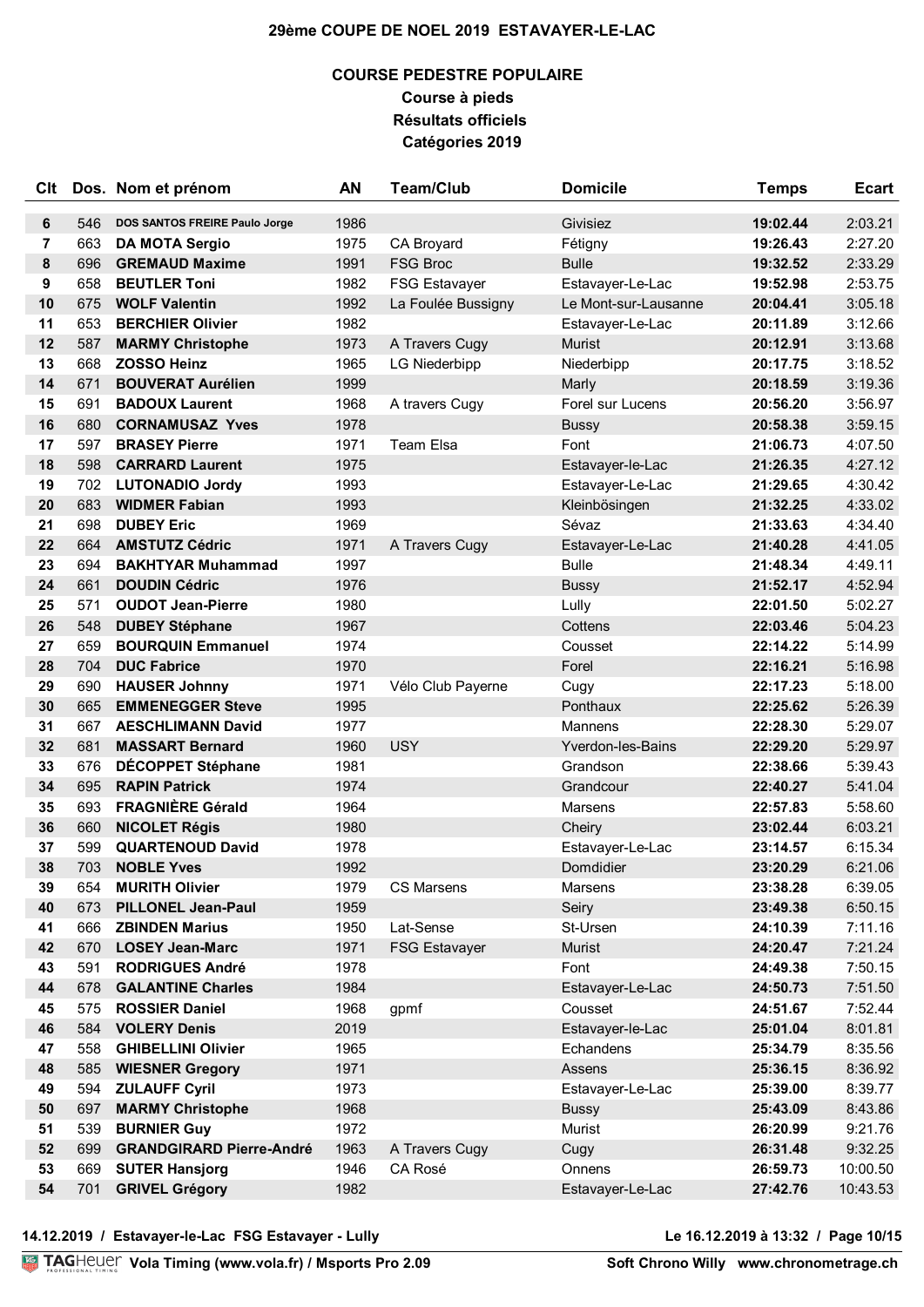## **COURSE PEDESTRE POPULAIRE Course à pieds Résultats officiels Catégories 2019**

|    |     | Cit Dos. Nom et prénom   | ΑN   | Team/Club | <b>Domicile</b>  | Temps    | <b>Ecart</b> |
|----|-----|--------------------------|------|-----------|------------------|----------|--------------|
|    |     |                          |      |           |                  |          |              |
| 55 |     | 588 BERCHIER Jean-Daniel | 1965 |           | Sévaz            | 28:00.38 | 11:01.15     |
| 56 |     | 576 <b>ROTH Alain</b>    | 1969 |           | <b>Fleurier</b>  | 29:14.76 | 12:15.53     |
| 57 | 593 | <b>ZULAUFF Florian</b>   | 1970 |           | Estavayer-le-Lac | 33:42.67 | 16:43.44     |

# **M19 Messieurs Juniors / Junioren 2000 - 2001 5 Km**

|  | 531 ABDI JAMA Sharmarke   | 2000 | CA Belfaux         |          | 16:47.50 |         |
|--|---------------------------|------|--------------------|----------|----------|---------|
|  | 550 <b>EGGER Valentin</b> | 2001 | CA Fribourg        | Fribourg | 16:53.66 | 6.16    |
|  | 657 CURRAT Nicolas        | 2001 | Cloros Team        | Essert   | 17:28.48 | 40.98   |
|  | 589 BERCHIER Samuel       | 2001 | TriClub Esta Broye | Sévaz    | 20:47.32 | 3:59.82 |

## **F19 Dames Juniors / Juniorinnen 2000 - 2001 5 Km**

|      | 559 GROSS Livia<br>(2003)      | 2001 | LAT Sense/ Triathlon Academy | Alterswil | 18:04.03 |         |
|------|--------------------------------|------|------------------------------|-----------|----------|---------|
| 569  | <b>MONNEY Marion</b>           | 2000 | CA Gibloux Farvagny          |           | 18:56.06 | 52.03   |
|      | 545 <b>DONZALLAZ Charlotte</b> | 2000 | CA Belfaux                   |           | 20:20.59 | 2:16.56 |
| 577  | <b>ROUILLER Olivia</b>         | 2001 | CA Marlv                     |           | 22:47.96 | 4:43.93 |
| 580. | SCHAFER Loriane                | 2001 | CA Rosé                      | Corjolens | 22:55.53 | 4:51.50 |

### **F20 Dames I / Damen I 1980 - 1999 5 Km**

| 1              | 674 | <b>MARMY Delphine</b>           | 1993 | <b>CAGF Farvagny</b> | Avry-devant-Pont | 18:08.68 |          |
|----------------|-----|---------------------------------|------|----------------------|------------------|----------|----------|
| $\mathbf{2}$   | 562 | <b>HÉRITIER Fiona</b>           | 1995 | CA Broyard           | Menières         | 18:14.69 | 6.01     |
| 3              | 583 | <b>TRACHSEL Steffi</b>          | 1981 | Steffi Trachsel      | Crésuz           | 18:39.05 | 30.37    |
| 4              | 705 | <b>INCONNU</b><br>Dossard (483) | 1980 | Gerbersport          | <b>Stettlen</b>  | 20:36.23 | 2:27.55  |
| 5              | 564 | <b>KUONEN Stéphanie</b>         | 1986 |                      | Zumholz          | 20:38.09 | 2:29.41  |
| 6              | 565 | <b>LEIBZIG Magali</b>           | 1981 |                      | Châbles          | 21:39.22 | 3:30.54  |
| $\overline{7}$ | 537 | <b>BORGOGNON Christel</b>       | 1993 |                      | Forel            | 21:59.24 | 3:50.56  |
| 8              | 560 | <b>GUILLAUME Paola</b>          | 1980 | Team Gâteau du Vully | Praz             | 23:47.94 | 5:39.26  |
| 9              | 685 | <b>REY Marie-Claude</b>         | 1995 |                      | Givisiez         | 24:07.78 | 5:59.10  |
| 10             | 438 | <b>MONNEY Margaux</b>           | 1997 |                      | St-Aubin         | 24:40.37 | 6:31.69  |
| 11             | 552 | <b>FEHR Coralie</b>             | 1990 |                      | Estavayer-le-Lac | 24:47.19 | 6:38.51  |
| $12 \,$        | 557 | <b>FRANCEY Mélissa</b>          | 1990 |                      | Cousset          | 24:59.34 | 6:50.66  |
| 13             | 689 | <b>FRAGNIÈRE Delphine</b>       | 1990 | A Travers Cugy       | Dompierre        | 25:17.63 | 7:08.95  |
| 14             | 700 | <b>HAENNI Aurélie</b>           | 1986 | A Travers Cugy       | Cugy             | 25:39.91 | 7:31.23  |
| 15             | 544 | <b>DIMAGGIO Emanuela</b>        | 1985 | <b>SASDB</b>         | Aumont           | 25:47.81 | 7:39.13  |
| 16             | 688 | <b>LONGHI Vanina</b>            | 1993 |                      | Praz             | 27:09.65 | 9:00.97  |
| 17             | 595 | <b>ZULAUFF Leandra</b>          | 1984 |                      | Lausanne         | 27:18.22 | 9:09.54  |
| 18             | 567 | <b>MEYER Christelle</b>         | 1991 |                      | Châbles          | 27:58.44 | 9:49.76  |
| 19             | 561 | <b>HELFER Valentine</b>         | 1982 | <b>CA Belfaux</b>    | Grolley          | 28:05.09 | 9:56.41  |
| 20             | 568 | <b>MIRANAJ Florentina</b>       | 1991 |                      | Dompierre        | 28:58.17 | 10:49.49 |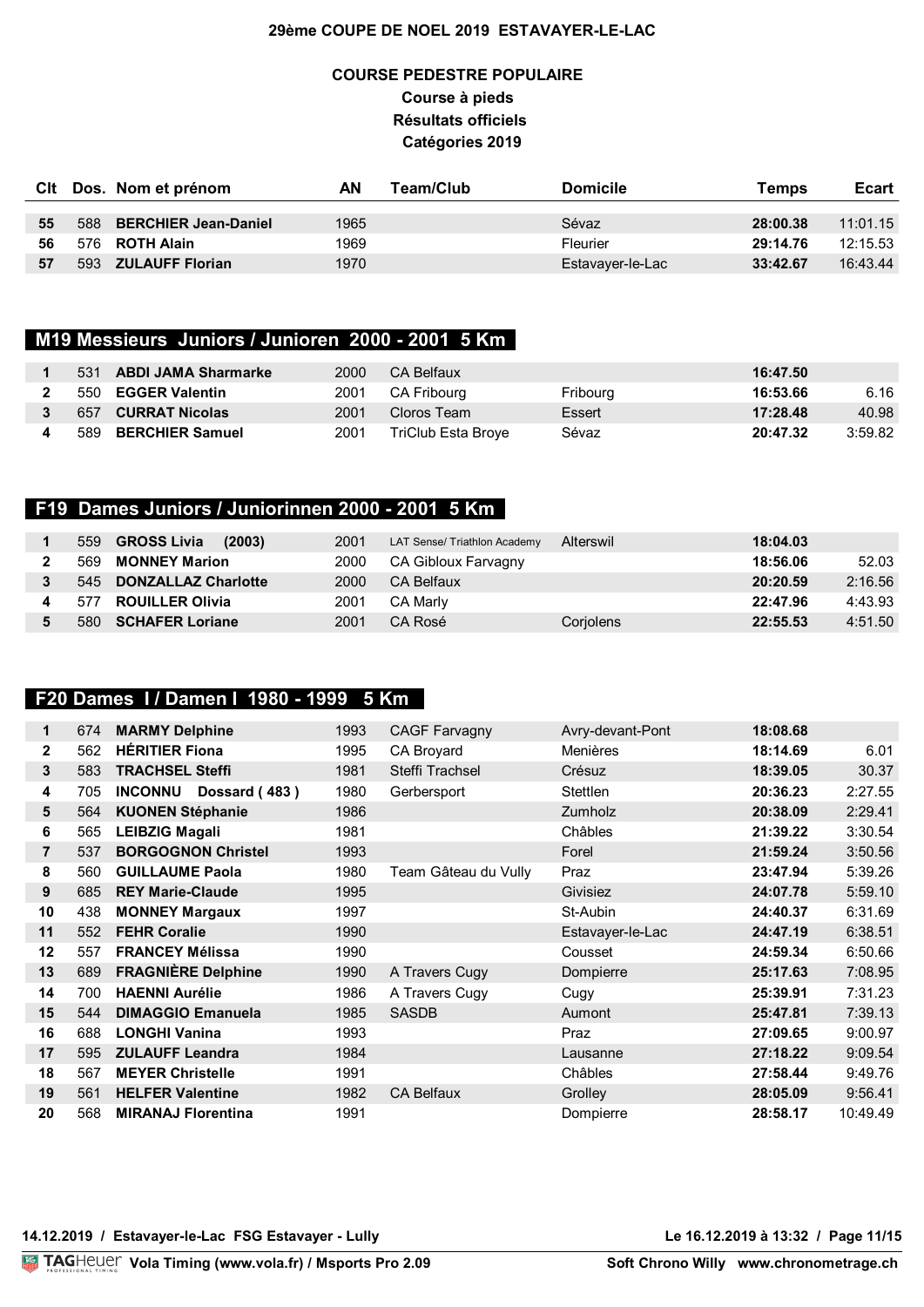## **COURSE PEDESTRE POPULAIRE Course à pieds Résultats officiels Catégories 2019**

| Clt |     | Dos. Nom et prénom                       | AN   | <b>Team/Club</b>         | <b>Domicile</b>  | Temps    | <b>Ecart</b> |
|-----|-----|------------------------------------------|------|--------------------------|------------------|----------|--------------|
|     |     |                                          |      |                          |                  |          |              |
|     |     | F40 Dames II / Damen II 1970 - 1979 5 Km |      |                          |                  |          |              |
| 1   | 570 | <b>MORGADO Madalena</b>                  | 1978 | CA Portugais de Fribourg | Courtepin        | 19:38.70 |              |
| 2   | 573 | <b>PILLONEL Sylvie</b>                   | 1972 | A Travers Cugy           | Cugy             | 20:34.62 | 55.92        |
| 3   | 692 | <b>CARVALHO Conceiçao</b>                | 1973 | C.A. Portugais           | Fribourg         | 21:34.41 | 1:55.71      |
| 4   | 547 | <b>DUBEY Danièle</b>                     | 1975 |                          | Cottens          | 22:02.70 | 2:24.00      |
| 5   | 535 | <b>BERSIER Chantal</b>                   | 1977 | A Travers Cugy           | Cugy             | 22:56.61 | 3:17.91      |
| 6   | 578 | <b>ROULIN FREI Marie-Christine</b>       | 1973 | CAB                      | Payerne          | 23:24.20 | 3:45.50      |
| 7   | 554 | <b>FERRARI Estelle</b>                   | 1971 | <b>CO Domdidier</b>      |                  | 23:25.49 | 3:46.79      |
| 8   | 549 | <b>DURUSSEL Natacha</b>                  | 1977 |                          | Lully            | 23:34.34 | 3:55.64      |
| 9   | 655 | <b>DUBEY Claudia</b>                     | 1974 |                          | Fétigny          | 23:35.66 | 3:56.96      |
| 10  | 600 | <b>RUIZ Cathy</b>                        | 1973 |                          | Estavayer-Le-Lac | 23:59.74 | 4:21.04      |
| 11  | 662 | <b>VORLET SAVARY Stéphanie</b>           | 1973 |                          | Vers-chez-Perrin | 24:52.93 | 5:14.23      |
| 12  | 652 | <b>MORAN Olinka</b>                      | 1971 |                          | Estavayer-le-Lac | 25:32.36 | 5:53.66      |
| 13  | 574 | <b>ROHRBACH Nathalie</b>                 | 1974 |                          | Cheyres          | 25:38.06 | 5:59.36      |
| 14  | 651 | <b>ROUVENAZ Evelyne</b>                  | 1972 |                          | Estavayer-Le-Lac | 25:51.17 | 6:12.47      |
| 15  | 656 | <b>DUBOIS Maryline</b>                   | 1978 |                          | Cousset          | 26:05.05 | 6:26.35      |
| 16  | 541 | <b>DAVET Valérie</b>                     | 1972 | AT Cugy                  | Châtillon        | 26:22.60 | 6:43.90      |
| 17  | 596 | <b>VALLOTON ZULAUFF Sandrine</b>         | 1974 |                          | Estavayer-le-Lac | 30:32.75 | 10:54.05     |

## **F50 Dames III / Damen III 1969 et plus âgées**

|                | 563 | <b>JOYE Karine</b>          | 1969 | Car Romont        | Châtonnaye             | 21:08.59 |         |
|----------------|-----|-----------------------------|------|-------------------|------------------------|----------|---------|
| $\mathbf{2}$   | 592 | <b>JAEGGI Christine</b>     | 1963 |                   | Autavaux               | 22:50.28 | 1:41.69 |
| 3              | 542 | <b>DELACOUR Véronique</b>   | 1966 | AT Cugy           | Corcelles-près-Payerne | 23:12.16 | 2:03.57 |
| 4              | 582 | <b>TORCHE Anne-Marie</b>    | 1961 |                   | Chézard-St-Martin      | 23:15.80 | 2:07.21 |
| 5              | 538 | <b>BOUQUET Christiane</b>   | 1963 |                   | Saint-Croix            | 23:51.97 | 2:43.38 |
| 6              | 686 | <b>REY Marguerite</b>       | 1963 | <b>CA Brovard</b> | Ménières               | 24:57.74 | 3:49.15 |
| $\overline{7}$ | 534 | <b>BENOIT POULARD Agnès</b> | 1962 |                   | Orbe                   | 25:31.16 | 4:22.57 |
| 8              | 687 | <b>MARGUET Marie-José</b>   | 1967 |                   | Ménières               | 27:04.16 | 5:55.57 |
| 9              | 536 | <b>BERTHOUD Monica</b>      | 1955 | <b>VC Lancy</b>   | Payerne                | 27:26.81 | 6:18.22 |
| 10             | 533 | <b>BEAUD Christine</b>      | 1961 | Sasdb             | <b>Belfaux</b>         | 27:49.42 | 6:40.83 |
| 11             | 553 | <b>FEHR Isabelle</b>        | 1961 |                   | Fleurier               | 28:54.39 | 7:45.80 |

## **M20 Messieurs / Männer 1980 - 1999 8 Km**

|              | 679 | <b>KADI Nesera</b>       | 1986 | <b>BTV</b>              | Rombach          | 25:29.47 |         |
|--------------|-----|--------------------------|------|-------------------------|------------------|----------|---------|
| $\mathbf{2}$ | 875 | <b>BOVAY Steve</b>       | 1984 |                         | Avry-devant-Pont | 26:17.02 | 47.55   |
| 3            | 840 | <b>DEMIERRE Stéphane</b> | 1990 |                         | Romont           | 27:04.24 | 1:34.77 |
| 4            | 897 | <b>ENGELER Marco</b>     | 1993 | SAL Lugano              | <b>Bienne</b>    | 27:07.14 | 1:37.67 |
| 5            | 883 | <b>FALCONNIER Louis</b>  | 1993 | <b>USY</b>              | <b>Onnens</b>    | 29:13.99 | 3:44.52 |
| 6            | 850 | <b>NEF Jean-Paul</b>     | 1993 |                         | Cheiry           | 29:23.73 | 3:54.26 |
|              | 889 | <b>MAGNIN Gilles</b>     | 1990 | <b>CA Fribourg</b>      | Cottens          | 29:57.59 | 4:28.12 |
| 8            | 672 | <b>DUCREST Adrien</b>    | 1999 |                         | Fribourg         | 30:52.69 | 5:23.22 |
| 9            | 882 | <b>PASSERA David</b>     | 1980 | <b>Running Conseils</b> | La Tour-de-Peilz | 31:06.23 | 5:36.76 |
| 10           | 860 | <b>TSA-DU Tesfom</b>     | 1994 | Carc romont             | Romont           | 31:57.37 | 6:27.90 |

### **14.12.2019 / Estavayer-le-Lac FSG Estavayer - Lully Le 16.12.2019 à 13:32 / Page 12/15**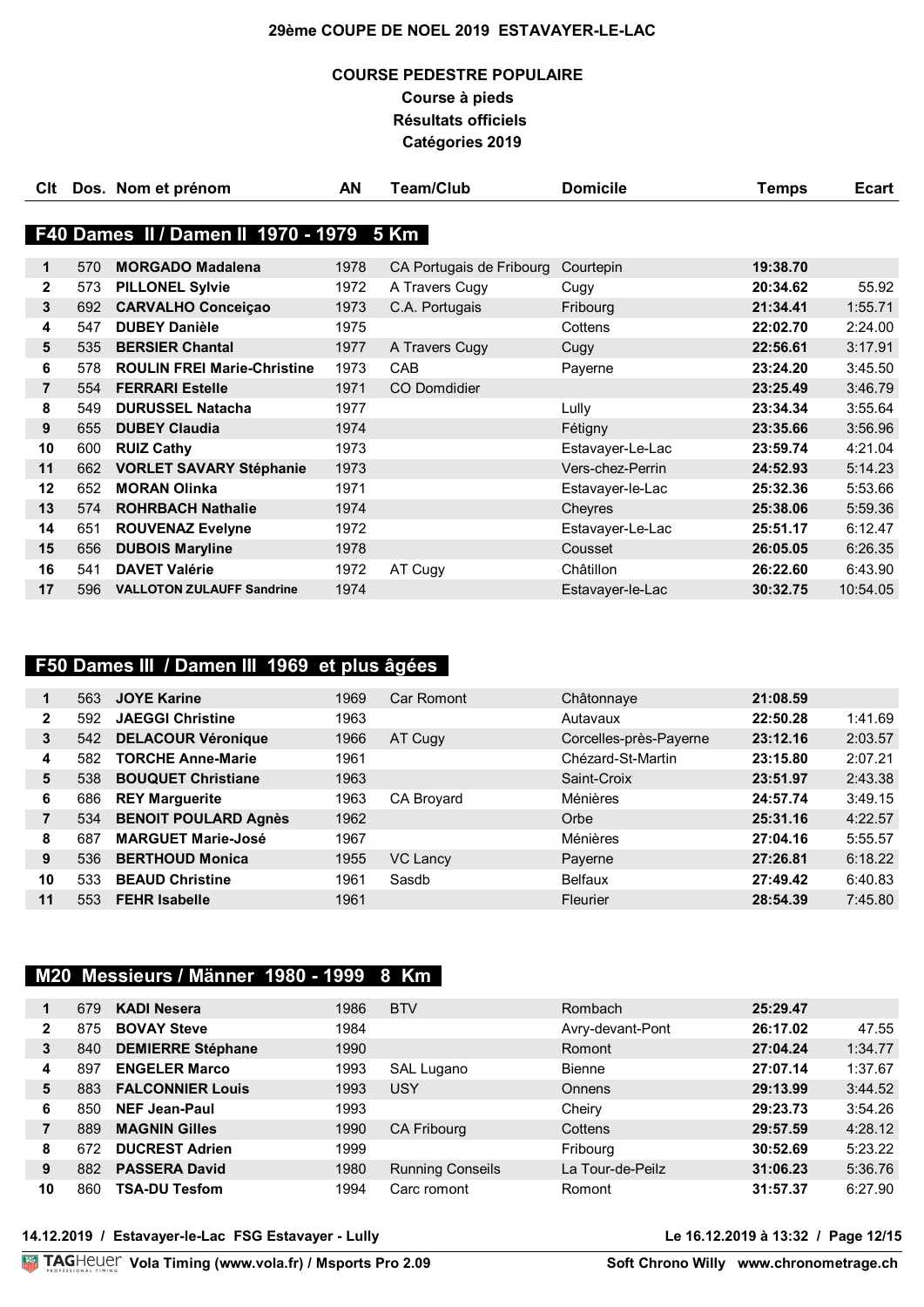### **COURSE PEDESTRE POPULAIRE Course à pieds Résultats officiels Catégories 2019**

| Clt |     | Dos. Nom et prénom       | AN   | <b>Team/Club</b>             | <b>Domicile</b>  | Temps    | <b>Ecart</b> |
|-----|-----|--------------------------|------|------------------------------|------------------|----------|--------------|
|     |     |                          |      |                              |                  |          |              |
| 11  | 845 | <b>GUINNARD Cyril</b>    | 1982 | Triclub Esta-Broye/Procycles | Chavornay        | 32:46.33 | 7:16.86      |
| 12  | 881 | <b>VAUTHEY Fabrice</b>   | 1987 |                              | Monthey          | 33:59.66 | 8:30.19      |
| 13  | 836 | <b>CHOFFAT Mathieu</b>   | 1982 | <b>US Yverdon</b>            | Estavayer-le-Lac | 34:37.33 | 9:07.86      |
| 14  | 880 | <b>JACCARD Nicolas</b>   | 1987 |                              | Grandson         | 34:49.14 | 9:19.67      |
| 15  | 863 | <b>PELLET Mathieu</b>    | 1982 | Beauté du Lac                | Estavayer-Le-Lac | 35:17.99 | 9:48.52      |
| 16  | 871 | <b>TINGUELY Alain</b>    | 1983 |                              | Estavayer-Le-Lac | 35:21.00 | 9:51.53      |
| 17  | 874 | <b>OLIVIERO Mikael</b>   | 1984 |                              | Estavayer-Le-Lac | 35:22.93 | 9:53.46      |
| 18  | 852 | <b>PILLONEL Frédéric</b> | 1993 |                              | Estavayer-le-Lac | 35:36.80 | 10:07.33     |
| 19  | 866 | <b>ORELLANA Loïc</b>     | 1993 |                              | <b>Bulle</b>     | 35:37.96 | 10:08.49     |
| 20  | 867 | <b>BERTSCHY David</b>    | 1995 |                              | Fétigny          | 35:39.32 | 10:09.85     |
| 21  | 862 | <b>SCHMUTZ Pierre</b>    | 1989 |                              | <b>Bulle</b>     | 36:32.70 | 11:03.23     |
| 22  | 551 | <b>FALCONNIER Axel</b>   | 1995 |                              | Chamblon         | 39:48.40 | 14:18.93     |

# **M40 Vétérans I / Veteran I 1970 - 1979 8 Km**

| 1              | 844 | <b>GUILLAUME Gilles</b>   | 1977 | Team Gâteau du Vully | Praz              | 28:45.24 |          |
|----------------|-----|---------------------------|------|----------------------|-------------------|----------|----------|
| $\mathbf{2}$   | 851 | <b>PICCAND Cedric</b>     | 1975 | <b>CAG Farvagny</b>  | Corpataux         | 29:19.83 | 34.59    |
| 3              | 890 | <b>BIZE Nicolas</b>       | 1975 | <b>US Yverdon</b>    | Yverdon-les-Bains | 29:55.21 | 1:09.97  |
| 4              | 853 | <b>POCHON Frédéric</b>    | 1973 | CS Hauteville        | Avry-devant-Pont  | 30:30.89 | 1:45.65  |
| 5              | 898 | <b>BRUELHART Harald</b>   | 1976 | <b>LAT Sense</b>     | Fribourg          | 31:07.85 | 2:22.61  |
| 6              | 872 | <b>ROULIN Philippe</b>    | 1976 | Team Gâteau du Vully | Ependes           | 31:39.61 | 2:54.37  |
| $\overline{7}$ | 869 | <b>GARCIA Daniel</b>      | 1976 | USY                  | Valeyres          | 32:03.61 | 3:18.37  |
| 8              | 865 | <b>PURY Marc</b>          | 1970 | Elemenz / Procycles  | Estavayer-Le-Lac  | 32:18.35 | 3:33.11  |
| 9              | 864 | <b>MAURON Vincent</b>     | 1978 |                      | <b>Riaz</b>       | 32:24.34 | 3:39.10  |
| 10             | 868 | <b>GUSSET Christophe</b>  | 1973 | CA Broyard           | Payerne           | 34:05.57 | 5:20.33  |
| 11             | 892 | <b>HAFEN Andreas</b>      | 1972 | TV Oberglatt / smrun | Oberglatt         | 34:17.56 | 5:32.32  |
| 12             | 886 | <b>VACHERON Alexandre</b> | 1977 | CA Broyard           | Payerne           | 34:19.21 | 5:33.97  |
| 13             | 839 | <b>DELABAYS Marc</b>      | 1972 | <b>CARC Romont</b>   | Romont            | 35:04.48 | 6:19.24  |
| 14             | 855 | <b>RICHOZ Pascal</b>      | 1971 | Carc romont          | Romont            | 35:53.17 | 7:07.93  |
| 15             | 885 | <b>OBERSON Christian</b>  | 1975 |                      | Domdidier         | 35:56.33 | 7:11.09  |
| 16             | 887 | <b>GUÉRITE Stéphane</b>   | 1976 |                      | Yverdon-les-Bains | 40:42.88 | 11:57.64 |
| 17             | 858 | <b>TERRAPON Julien</b>    | 1978 | <b>SASDB</b>         | Crissier          | 41:08.42 | 12:23.18 |
| 18             | 832 | <b>BAYS Jean-Michel</b>   | 1970 |                      | Yverdon-les-Bains | 41:24.35 | 12:39.11 |

# **M50 Vétérans II / Veteran II 1960 - 1969 8 Km**

|    | 856 | ROUÈCHE Stéphane         | 1968 |                       | <b>Diesse</b>     | 29:09.65 |         |
|----|-----|--------------------------|------|-----------------------|-------------------|----------|---------|
| 2  | 842 | <b>GIANELLA Fabio</b>    | 1965 | Team Gâteau du Vully  | Lugnorre          | 30:10.16 | 1:00.51 |
| 3  | 940 | <b>PACHE Jean-Claude</b> | 1965 | <b>CARC Romont</b>    | Lussy             | 30:19.61 | 1:09.96 |
| 4  | 899 | <b>HASLER Marius</b>     | 1961 | TSV Düdingen          | Tentlingen        | 30:23.25 | 1:13.60 |
| 5  | 888 | <b>MOREIRA Sergio</b>    | 1965 | <b>CAP Fribourg</b>   | Yverdon-les-Bains | 31:11.89 | 2:02.24 |
| 6  | 838 | <b>CORREVON Michel</b>   | 1967 | La Foulée de Bussigny | Crissier          | 31:34.61 | 2:24.96 |
|    | 891 | <b>MONNARD Philippe</b>  | 1960 | <b>US Yverdon</b>     | Cheseaux-Noréaz   | 31:38.40 | 2:28.75 |
| 8  | 833 | <b>BEZENCON Joël</b>     | 1966 |                       | Châbles           | 32:05.33 | 2:55.68 |
| 9  | 847 | <b>JOYE Philippe</b>     | 1964 | Carc Romont           | Châtonnaye        | 33:51.16 | 4:41.51 |
| 10 | 893 | <b>COMTESSE André</b>    | 1961 | US Yverdon            | Yverdon-les-Bains | 33:55.65 | 4:46.00 |

**14.12.2019 / Estavayer-le-Lac FSG Estavayer - Lully Le 16.12.2019 à 13:32 / Page 13/15**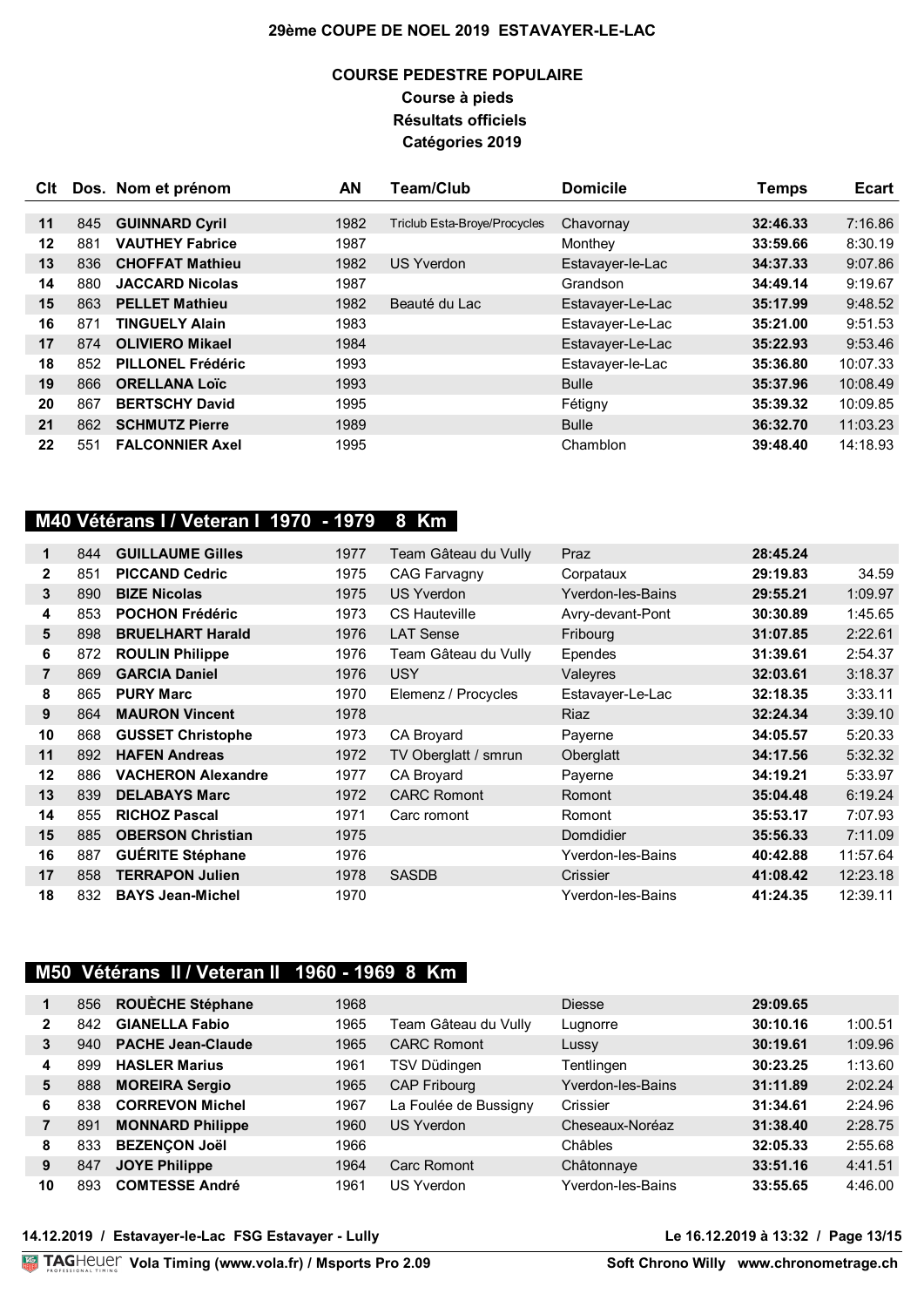### **COURSE PEDESTRE POPULAIRE Course à pieds Résultats officiels Catégories 2019**

| <b>C</b> lt     |     | Dos. Nom et prénom        | AN   | <b>Team/Club</b>   | <b>Domicile</b>  | Temps    | <b>Ecart</b> |
|-----------------|-----|---------------------------|------|--------------------|------------------|----------|--------------|
|                 |     |                           |      |                    |                  |          |              |
| 11              | 859 | <b>FAVRE André</b>        | 1967 |                    | Cheyres          | 36:50.56 | 7:40.91      |
| 12              | 861 | <b>CONVERS Emmanuel</b>   | 1967 |                    | Estavayer-Le-Lac | 36:52.52 | 7:42.87      |
| 13              | 870 | <b>CATILLAZ Daniel</b>    | 1963 | Procap Sport Broye | Cugy             | 36:57.22 | 7:47.57      |
| 14              | 895 | <b>PERRITAZ Joël</b>      | 1968 | <b>CARC Romont</b> | Villarlod        | 37:16.70 | 8:07.05      |
| 15              | 894 | <b>BIFRARE Frédéric</b>   | 1967 | <b>CARC Romont</b> | Orsonnens        | 37:47.56 | 8:37.91      |
| 16              | 876 | <b>MORARD Christian</b>   | 1963 |                    | Bourguillon      | 38:16.99 | 9:07.34      |
| 17              | 873 | <b>BÄRTSCHI Nicolas</b>   | 1963 | <b>RT Concise</b>  | Concise          | 40:23.03 | 11:13.38     |
|                 |     |                           |      |                    |                  |          |              |
| <b>Abandons</b> |     |                           |      |                    |                  |          |              |
|                 | 849 | <b>NACHBAUR Christian</b> | 1964 |                    | Avenches         |          |              |

## **M60 Vétérans III / Veteran III 1959 et plus âgés 8 Km**

|              | 846  | <b>HIRSCHI Hans-Peter</b>   | 1957 | <b>CA Belfaux</b>     | Courgevaux        | 35:53.54 |          |
|--------------|------|-----------------------------|------|-----------------------|-------------------|----------|----------|
| $\mathbf{2}$ | 884  | <b>MAEDER Walter</b>        | 1951 | <b>SMRun</b>          | Courgevaux        | 36:00.25 | 6.71     |
| 3            | 857  | <b>SUDAN Dominique</b>      | 1954 | <b>FSG Bulle</b>      | La Tour-de-Trême  | 36:01.89 | 8.35     |
| 4            | 896  | <b>STRITT Karl</b>          | 1950 | I AT Sense            | Tafers            | 36:06.32 | 12.78    |
| 5            | 879  | <b>SANTOS Celestino</b>     | 1955 | CA Portugais Fribourg | Fribourg          | 38:16.29 | 2:22.75  |
| 6            | 877  | <b>SANTOS Normando</b>      | 1957 | CA Portugais Fribourg | Villars-sur-Glâne | 38:47.86 | 2:54.32  |
| 7            | 835  | <b>CHAVAILLAZ Bernardin</b> | 1943 |                       | <b>Ecuvillens</b> | 39:19.84 | 3:26.30  |
| 8            | 878  | <b>PAUCHARD Bruno</b>       | 1949 | TV Bösingen           | Bösingen          | 40:00.03 | 4:06.49  |
| 9            | 900. | <b>STANCHERIS Vivian</b>    | 1956 |                       | Biel / Bienne     | 41:45.22 | 5:51.68  |
| 10           | 843  | <b>GIRARD Alain</b>         | 1957 | TPF                   | Magnedens         | 42:19.91 | 6:26.37  |
| 11           | 834  | <b>CATTIN Hubert</b>        | 1957 |                       | St-Aubin FR       | 47:12.59 | 11:19.05 |

### **CA Course adaptée homme 1 Km**

|    | 384 | <b>CATILLAZ Daniel</b>           | 1963 | Procap Sport Broye  |                  | 4:46.97  |         |
|----|-----|----------------------------------|------|---------------------|------------------|----------|---------|
| 2  | 396 | <b>OULEVEY Romain</b>            | 1979 | Procap Sport Broye  |                  | 4:55.70  | 8.73    |
| 3  | 386 | <b>DUBEY Patrice</b>             | 1969 | Procap Sport Broye  |                  | 5:07.38  | 20.41   |
| 4  | 383 | <b>CANTIN Philippe</b>           | 1961 | Procap Sport Broye  |                  | 7:51.70  | 3:04.73 |
| 5  | 402 | <b>DAEHLER Enzo</b>              | 2009 | <b>ESTA SPORT</b>   | Estavayer-le-Lac | 8:01.09  | 3:14.12 |
| 6  | 387 | <b>ELTSCHINGER André-Auguste</b> | 1987 | Procap Sport Broye  |                  | 8:06.89  | 3:19.92 |
| 7  | 389 | <b>GODEL Maxime</b>              | 2001 | Procap Sport Broye  |                  | 8:08.75  | 3:21.78 |
| 8  | 382 | <b>BERCHIER Steve</b>            | 1984 | Procap Sport Broye  |                  | 9:34.76  | 4:47.79 |
| 9  | 390 | <b>GREMAUD Joel</b>              | 1960 | Association E.S.T.A |                  | 9:43.57  | 4:56.60 |
| 10 | 388 | <b>FRANCEY Florian</b>           | 1998 | Procap Sport Broye  |                  | 9:45.68  | 4:58.71 |
| 11 | 399 | <b>SIEGENTHALER Tony</b>         | 1998 | Procap Sport Broye  |                  | 10:35.32 | 5:48.35 |

### **CA Course adaptée dame 1 Km**

|  | 403 THÜRING Rahel        | 2003 | Procap Sport Broye |        | 8:50.67  |         |
|--|--------------------------|------|--------------------|--------|----------|---------|
|  | 2 381 ARNOLD Caroline    | 1983 |                    | Misery | 9:41.07  | 50.40   |
|  | 3 395 NICOLET Jacqueline | 1972 | Procap Sport Broye |        | 11:14.73 | 2:24.06 |

**Vola Timing (www.vola.fr) / Msports Pro 2.09**